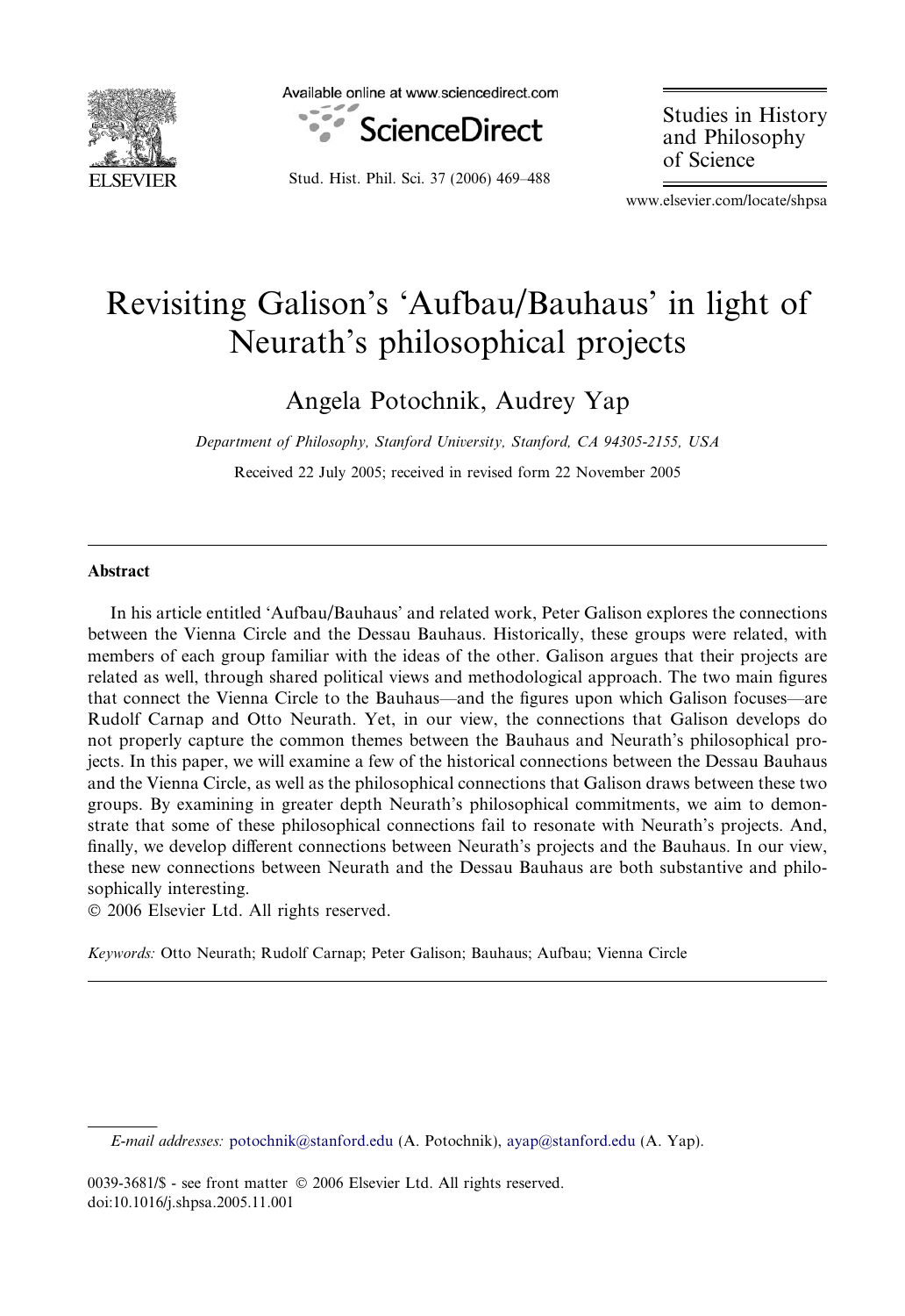#### <span id="page-1-0"></span>1. Bauhaus and Vienna Circle: historical connections

#### 1.1. The Dessau Bauhaus

On April 1, 1925, Walter Gropius's Bauhaus school was turned out of Weimar, and it was reopened that autumn in Dessau. Negotiations between the school and the Weimar government had failed, and the government of Dessau promised the Bauhaus an entire group of school buildings which Gropius himself would be able to design. It was in Dessau, then, during the last half of the 1920s, that the Bauhaus took a particular intellectual turn, one reflective of a general trend in architecture at the time. Indeed, Galison points out that one of the factors influencing this change was the Dutch De Stijl group, which found the Weimar Bauhaus overly decorative and individualistic [\(Galison, 1990, p. 715;](#page-18-0) [Willett, 1978, p. 81](#page-18-0)).

Another precipitator of this turn must have been the industrial environment in Dessau itself. Even before the move to Dessau, the Bauhaus had been associated with large scale housing projects and, in particular, with mass accommodation for workers. But Dessau was principally an industrial city, and the strong technological influence due to its large manufacturing plants and factories must have been palpable. The new school buildings designed for the Bauhaus reflected this influence. The school was grouped in several asymmetrical blocks, with glass-curtained workshops and teachers' houses equipped with new domestic devices to increase efficiency. Such design ideals fell under the new Bauhaus concept of 'Art and Technology - a new unity' ([Willett, 1978, pp.118–119\)](#page-19-0). A few years after the school's move to Dessau, Gropius was involved in the design and construction of a large estate just south of the city. Even the process of building this complex of houses reflected careful, rational planning, as well as the use of technological advances, such as the on-site preparation of breezeblocks and concrete beams.

We can see these values expressed by Gropius in a sheet entitled 'Dessau Bauhaus principles of Bauhaus production', published in 1926:

Only by constant contact with advanced technology, with the diversity of new materials and with new methods of construction, is the creative individual able to bring objects into a vital relationship with the past, and to develop from that a new attitude to design, namely:

Determined acceptance of the living environment of vehicles and machines.

Organic design of objects in terms of their own laws and determined by their contemporaneity, without Romantic beautification and whimsy.

Exclusive use of primary forms and colours comprehensible to everyone.

Simplicity in multiplicity, economical use of space, material, time, and money.

The creation of standard types for all objects in daily use is a social necessity.

For most people the necessities of life are the same. The home, its furnishings, and equipment are required by everybody, and their design is more a matter of reason than of passion. (Reproduced in [Whitford, 1984, p. 206\)](#page-19-0)

This outlook led to the decision that every house on the estate would be virtually identical. Since the only purpose of a house is to meet the living requirements of its inhabitants, and most individuals have similar living requirements, there is no need to emphasize individuality in the construction of houses. For the houses of individuals whose requirements are the same ought also to be the same. One could look at building as a way of facilitating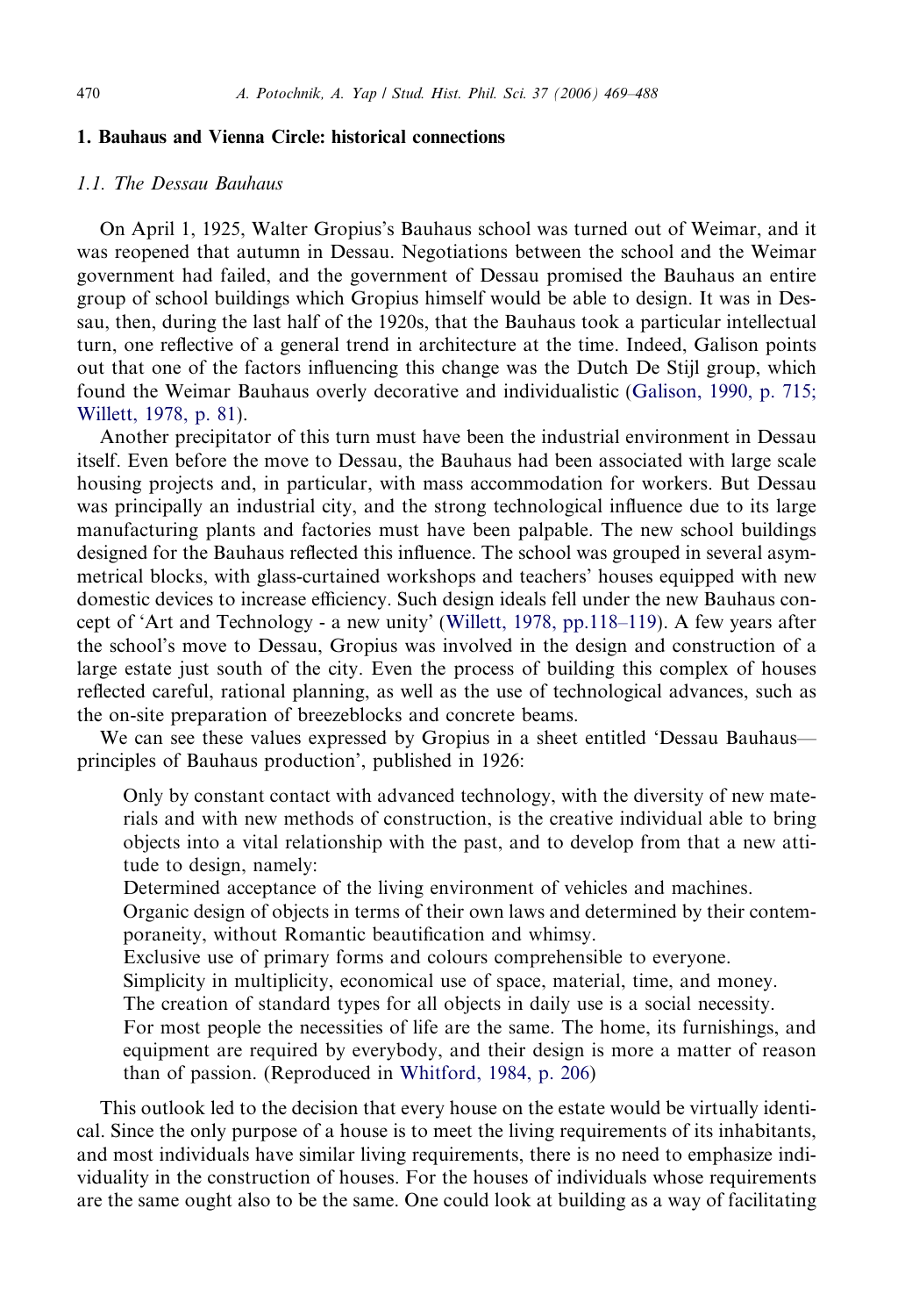<span id="page-2-0"></span>the organization of modern life: houses need to fulfill certain requirements, workplaces other requirements. These buildings do not need any embellishments which do not serve better to ensure the fulfillment of those requirements ([Gropius & Schultze-Naumberg, 1994](#page-19-0)).

In 1928, Gropius resigned from the directorship of the Bauhaus, naming Hannes Meyer as his successor. Meyer possessed many of the same ideals as Gropius, but was more politically active and wanted to bring the school's activities into even closer alignment with everyday life. Meyer believed that the school had become too inbred and too concerned with its own particular style. For that reason, he wanted to direct it towards 'popular necessities', rather than luxuries like paintings and decorative wallpaper. This shift in focus was intended to 'wean it away from idealism to ''the one reality we control: that which can be measured, seen, weighed''' ([Willett, 1978, p. 123](#page-19-0)).

Another change effected by Meyer in early 1929 was the practice of bringing in guest lecturers in subjects such as philosophy and the social sciences. On October 15, 1929, Rudolf Carnap gave a lecture at the Bauhaus in Dessau, having recently finished his book, Der logische Aufbau der Welt, or The logical construction of the world. This book came to be seen as representative of the Vienna Circle, an intellectual group of which Carnap was a key member. The title of Carnap's lecture at the Bauhaus was 'Wissenschaft und Leben' ('Science and life'), and he addressed the audience with the statement, 'I work in science, and you in visible forms; the two are only different sides of a single life' [\(Galison, 1990, p.](#page-18-0) [710](#page-18-0)).

#### 1.2. Carnap, Neurath, Bauhaus

Carnap was a logician, mathematical physicist and philosopher who studied logic and philosophy under Frege and Bruno Bauch at the University of Jena. In 1924, Carnap was introduced by Hans Reichenbach to Moritz Schlick, who was at the time a professor in Vienna. Carnap visited the Schlick Circle several times, presenting an early version of his *Aufbau* to members of the Circle. Soon after, Schlick and Hahn secured a position for Carnap at the University in Vienna, where he lived from 1926 until 1931, and where he continued to work on his *Der logische Aufbau der Welt* [\(Carnap, 1963; Geier, 1998\)](#page-18-0). The philosophical task of this work is often characterized as the reconstruction of the entire sensible world out of simple perceptual elements. This reconstruction leads to a conception of the world adequate for the development of science.

In Galison's view, the term *Aufbau* had a very specific cultural meaning at the time Carnap was writing, which Galison refers to as the 'left-technocratic' period of interest in the notion of *Aufbau*. Generally, Galison takes *Aufbau* to be a process of reconstruction or rebuilding, though on his view neither of these words fully captures the meaning of the German word. In the left-technocratic period in particular, Galison takes the idea of the reconstruction to be as follows:

On new, and for the first time firm, foundations, they would erect a political, philosophical, and aesthetic world separate from everything that had come before. It would (in most instances) be socialist, internationalist, practical, and deeply scientific and technological. [\(Galison, 1996, p. 17\)](#page-18-0)

So we ought to think of *Aufbau* as related to the reformation of life and a restructuring of values away from the traditional. In this historical period in particular, Aufbau meant a shift away from the merely decorative and superfluous and toward the practical, in order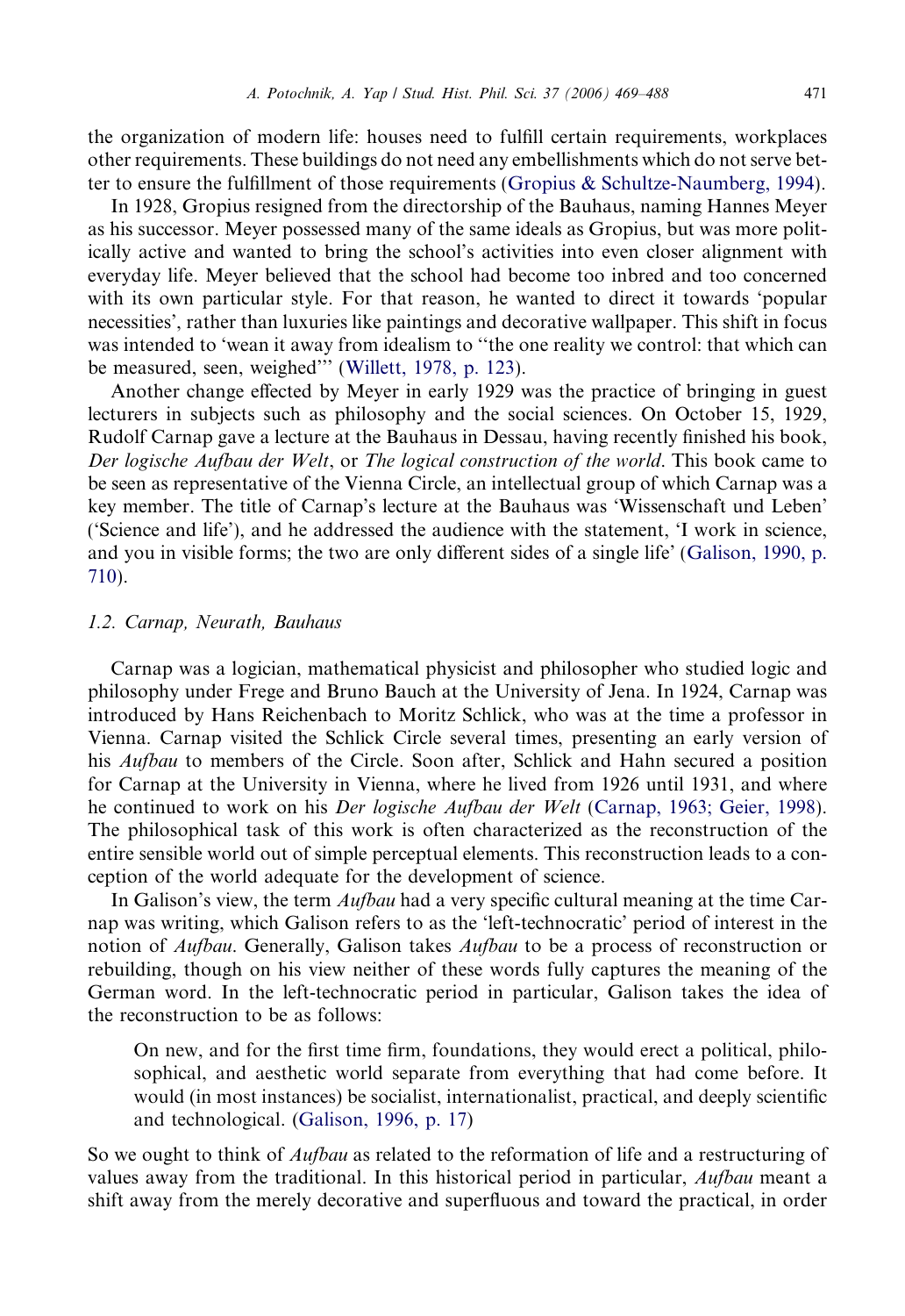to develop a rational, ordered form of life. All this is part of what we will call the left-technocratic meaning of Aufbau—its primarily social and political significance.

Carnap had just such a left-technocratic inclination, for he was identified with the neue Sachlichkeit cultural movement, which was committed to internationalism, some version of socialism, and the use of technology to aid in the organization of public life.<sup>1</sup> Carnap, however, was not as politically involved as another key member of the Vienna Circle— Otto Neurath. Neurath was an economist, active in education and in left-wing politics. He had served as president of the Central Economic Administration in Bavaria after its socialist revolution and had also developed a system of picture statistics, known as ISO-TYPE (International System Of TYpographic Picture Education), for use in museums. Neurath was keenly interested in the housing projects in which the Bauhaus was involved, and he was very pleased by the school's gradual shift towards a more scientific, practical, and technological education.

Neurath was present at the opening of the new Dessau Bauhaus in 1926. He wrote an article commemorating the occasion called 'Das Neue Bauhaus in Dessau' ('The New Bauhaus in Dessau'), which was published in a journal also entitled *Der Aufbau*. His reaction to the new orientation of the Bauhaus looks somewhat similar to Meyer's criticism of the Bauhaus some years later. As Galison summarizes Neurath's article:

Celebrating the renunciation of ornamentation and decoration of every sort, he gently chided the Bauhaus for relying too much on the style of modernism and not sufficiently on its practical implications: 'When will the modern engineers run the Bauhaus?' (1990, p. 716)

After Meyer took over the directorship, the logical positivists came often to speak at the Bauhaus. In July 1929, Herbert Feigl spent a week at the school as the official representative of the Vienna Circle, and we have already mentioned Carnap's lecture in October of that same year. Neurath lectured there several times as well, both in 1929 and in 1930.

In his article 'Aufbau/Bauhaus', and also in 'Constructing modernism: Cultural location of Aufbau', Galison explores the connections between the Vienna Circle and the Bauhaus. As Carnap said during his lecture at the Bauhaus, science and the visual forms were supposed to be two sides of a single life. So it is worth seeing what the Vienna Circle and the Bauhaus took to be the connections between the two. The particular connections Galison takes himself to be investigating are related to the cultural meaning of the term  $\Delta u f$ bau. Galison writes:

in the German-speaking world during the 1920s, a vocabulary and reservoir of images evolved that were shared by both the positivists and the *Bauhäusler*. This repository included a notion of transparent construction in which each element had its place and function. It included the aspiration of both groups to harmonize their own discipline (and interior life more generally) with the rationalism each saw embodied in what they perceived as the regularity, intelligibility, and functionality of contemporary technology. It included an emphasis on the role of the collective action of peoples. [\(Galison, 1996, p. 41](#page-18-0))

See [Friedman \(1996, pp. 50–51\)](#page-18-0). For more on the connection between the Vienna Circle and the Bauhaus in terms of the neue Sachlichkeit, see [Dahms \(2004\).](#page-18-0)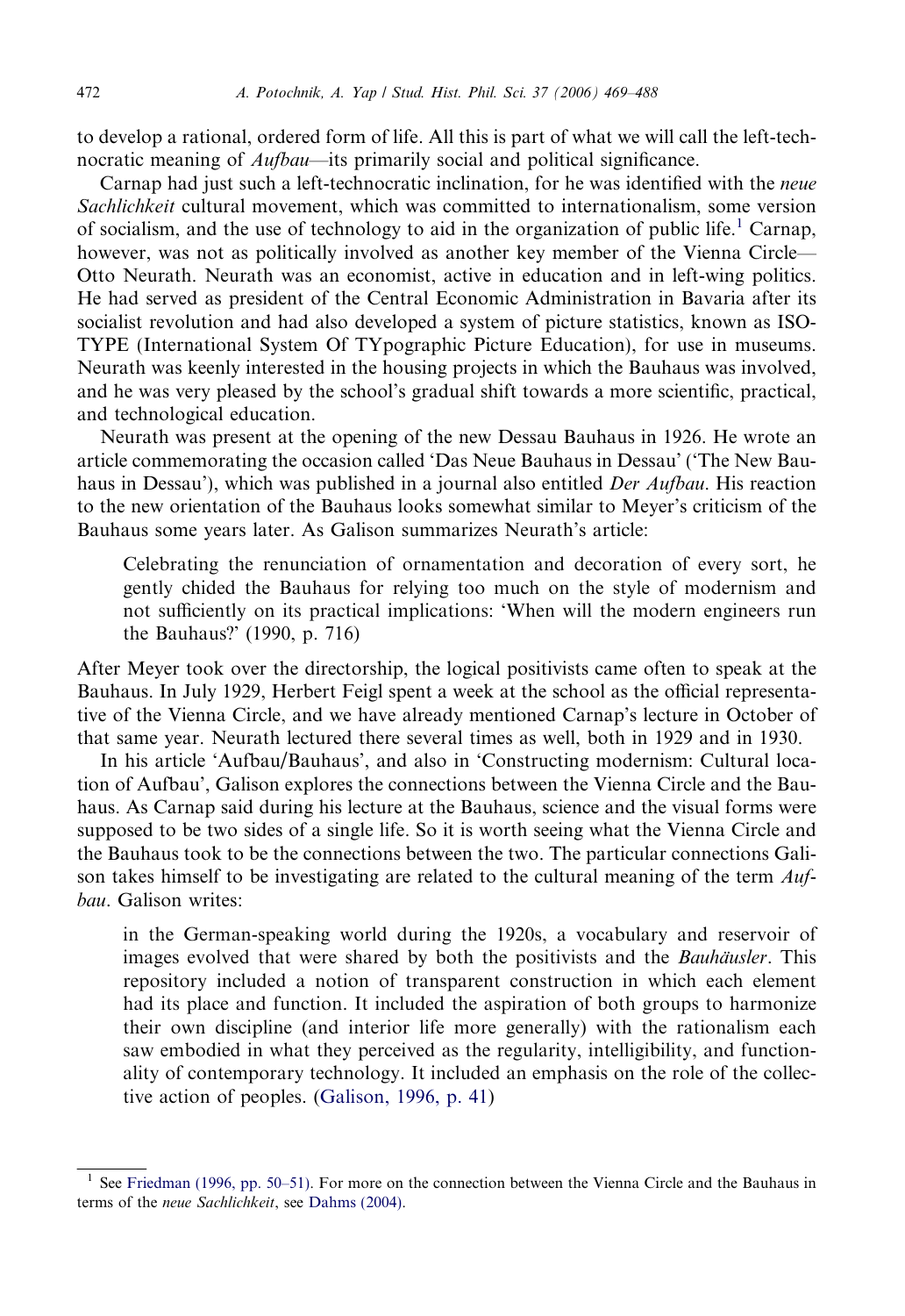Thus Galison takes there to be commonalities between the Vienna Circle and the Bauhaus in virtue of the groups' similar goals, goals connected to the particular notion of Aufbau then in play.

In the paragraph quoted above, we can in fact distinguish two meanings of *Aufbau*. The first is a more general cultural meaning, what we have been calling the left-technocratic meaning of *Aufbau*. This is related to the idea of modernism and the use of technology to help create a rationally ordered form of life. The second meaning, however, is more directly related to the title of Carnap's *Der logische Aufbau der Welt*. This notion, which we will refer to as the procedural meaning of  $\Delta u/bau$ , is the idea of a transparent construction from simple elements. It is important that the left-technocratic and procedural meanings be kept distinct, for reasons that will be made clear below.

That the left-technocratic meaning of *Aufbau* can be used to link Carnap and Neurath with the Bauhaus is quite clear. Carnap and Neurath are often said to be part of the 'Left Vienna Circle,' taken as a political designation. And both the Bauhaus and the Left Vienna Circle had the same political enemies: 'the religious right, nationalist, anthroposophist,  $v\ddot{o}$ *kisch*, and Nazi opponents' ([Galison, 1990, p. 710](#page-18-0)), the opposition to which naturally drew them together. The geometrical style of the Bauhaus was particularly criticized by the Nazis as being too 'international'. For instance, their flat geometrical roofs were not seen to be appropriate for northern climates, and were considered too 'oriental'. In general, this geometrical style was thought to be incapable of capturing the 'German essence', or any kind of nationalistic spirit.

Members of the Vienna Circle denied the possibility of a 'German essence' even more explicitly than the Bauhaus. Even Schlick—one of the less left-wing members of the Vienna Circle—explicitly opposed the idea of the Deutschtum, Nation, or Volk having any kind of transcendent reality (ibid., p. 744). So unsurprisingly, many Vienna Circle academics and their intellectual allies found themselves in a very difficult position with the rise of Nazism. Neurath wrote to Carnap several times in 1933, describing the atmosphere of desperation in Vienna, recalling those he knew who had already been arrested, or even killed. Everyone he knew, he wrote, was trying to escape (ibid., pp. 744–745). Carnap had already left for Prague two years earlier, and in 1935, he fled Europe altogether. Most members of the Vienna Circle did similarly.

Galison is certainly sensitive to the relevance of the left-technocratic meaning of *Aufbau* to both the Vienna Circle and the Bauhaus. However, particularly in 'Aufbau/Bauhaus', he emphasizes the procedural meaning of *Aufbau* as a means of connecting the Vienna Circle and the Bauhaus. He takes this connection to exist between the Bauhaus philosophy and that of Carnap and Neurath in particular. More specifically, Galison relates the type of constructive project in which Carnap is engaged in the Aufbau to the architectural methodology of the Bauhaus. He writes:

Both enterprises sought to instantiate a modernism emphasizing what I will call 'transparent construction', a manifest building up from simple elements to all higher forms that would, by virtue of the systematic constructional program itself, guarantee the exclusion of the decorative, mystical, or metaphysical. (Ibid., p. 710)

On the Bauhaus side of this connection, Galison cites the use of basic geometrical forms, as well as the use of glass fixtures which made visible the inner workings of the lamp. He also cites Bauhaus teachers like Kandinsky on their notions regarding form: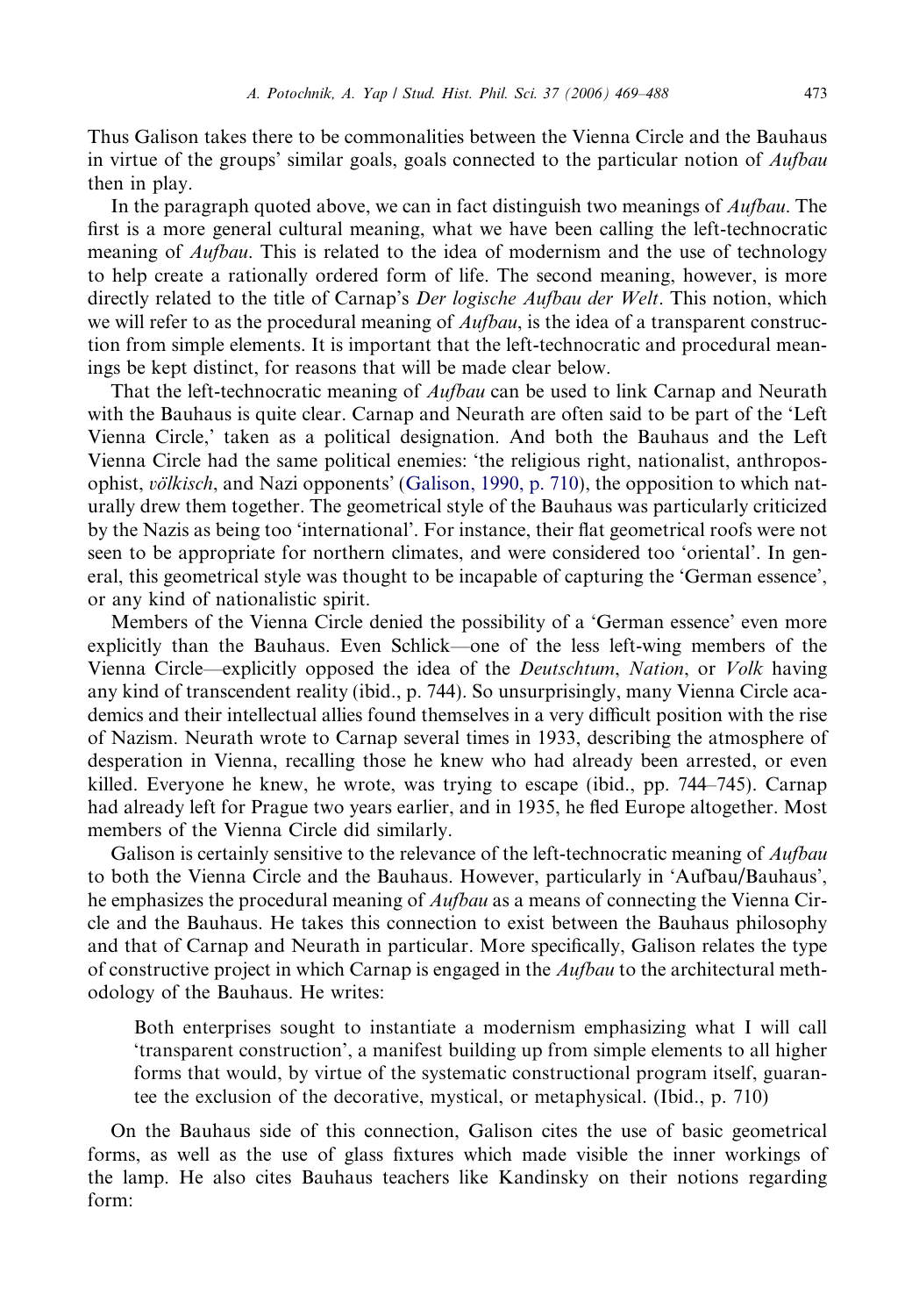<span id="page-5-0"></span>the work has to begin with the simplest shapes and systematically progress to more complicated ones. Hence, in the first part of the investigation of form the plane is reduced to three fundamental elements—triangle, square, and circle—and space is reduced to the resulting fundamental space elements—pyramid, cube, and sphere. (Ibid., p. 738)

Thus constructed from basic elements, nothing merely decorative could possibly find its way into the work.

On the Vienna Circle side of this connection, Galison cites Carnap's Aufbau as representative of the Vienna Circle's 'scientific world-conception'. An early version of this view also appears in the Vienna Circle's manifesto, their Wissenschaftliche Weltaufassung, to which both Carnap and Neurath contributed [\(Hahn et al., 1929](#page-19-0)). Galison points out the empiricist commitments of this work, that the only source of knowledge is experience and, in particular, the immediately given. The Vienna Circle divided statements into two categories, the first being those of empirical science, the meaning of which can be determined through the method of logical analysis, while the second class of statements are the meaningless statements of metaphysics. Naturally, the latter have no place in scientific philosophy.

Furthermore, Galison takes the Vienna Circle's interest in the logical analysis of science to have the goal of '[reaching] a unified science by ''constituting'' all scientific theories out of the elementary bits of perception' ([Galison, 1990, p. 732](#page-18-0)). By this kind of construction, that is, out of only those basic elements which are immediately given, nothing metaphysical could find its way into science. Just as the form of a glass lamp is to be transparent and free of the ornate and decorative, the form of such a unified science is to be transparent as well, free of the metaphysical.

Carnap is not the only one with strong intellectual connections to the Bauhaus. When Meyer resigned his directorship of the Dessau Bauhaus under pressure from the Nazis, his letter of protest included a list of his accomplishments. Among these was the list of visitors whom he had brought to the Bauhaus, and Neurath's name appears first on the list (ibid., p. 745). And in 'Aufbau/Bauhaus', Galison takes Neurath's physicalism to be something akin to the construction process of Carnap's Aufbau. Neurath's physicalism is, according to Galison, '[his] doctrine of building up from simple elements of experience' (ibid., p. 746).

So Galison takes the Vienna Circle's empiricist commitments, Carnap's method of logical analysis to the end of unifying science, and Neurath's physicalism to evoke the procedural meaning of *Aufbau*. In this philosophical context, this procedural meaning involves the epistemological construction out of simple perceptual elements. For Galison, this is analogous to the constructivist curriculum of the Bauhaus, exemplified by Kandinsky, which emphasizes architectural construction out of simple geometrical elements. The careful nature of these constructions was intended to ensure that no metaphysical or decorative elements found their way into that which was being constructed, so that the inner workings of the structure would be transparent.

# 2. Neurath's philosophy of science

Above we detailed the connection that Galison draws between the Bauhaus and the Vienna Circle and, in particular, the relevance of the procedural meaning of *Aufbau* to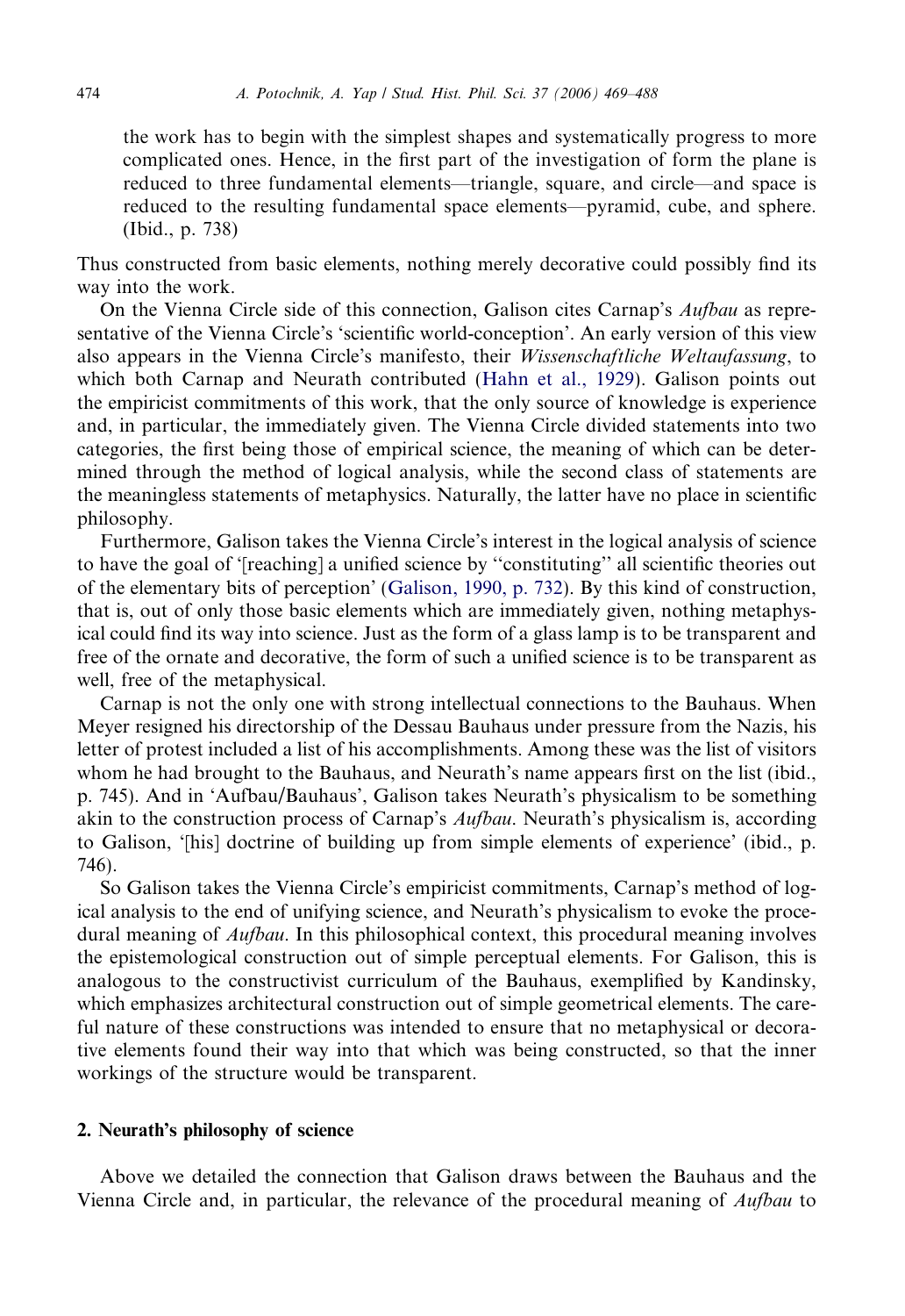<span id="page-6-0"></span>the projects of both groups. Yet many argue that the caricatured version of logical empiricism as 'logistically fortified traditional foundationalism'<sup>2</sup> fails to capture the nuanced philosophical views of the Vienna Circle. Galison may not have such a caricature in mind—the notion of transparent construction does not in itself seem to be a commitment to foundationalism. Yet it is worth investigating the degree to which the philosophical commitments that Galison takes to constitute the Vienna Circle's connection to the Bauhaus are themselves truly shared by the members of the Circle, and in particular by Neurath. For in our view, it is at least the case that the project of transparent construction from simple elements did not belong to Neurath.

Here we outline some of Neurath's views on epistemology and philosophy of science. The picture that emerges is clearly distinct from the stereotypical version of logical empiricism. A discussion of Neurath's account of unified science will serve to ground his notion of the role in science played by what he calls Ballungen, as well as his epistemological views and, finally, Neurath's peculiar form of physicalism. This investigation into Neurath's philosophical commitments will serve to ground our claim that the connection between the Bauhaus and Neurath cannot have a basis in their shared commitment to the procedural meaning of *Aufbau*, for at least with regards to his philosophical views, Neurath had no such commitment.

### 2.1. Unified science and encyclopedism

Working toward a unified science *(Einheitswissenschaft)*, especially through his encyclopedia project, was a central and permanent aim of Neurath's philosophical engagement. Our phrasing is deliberate: Neurath saw this more as a project to be pursued than as a philosophical stance. Unified science is not the instantiation of a 'grand metaphysical view'. Rather:

instead of aiming at a synthesis of the different sciences on the basis of a prior and independent philosophy, the special sciences will themselves supply their own synthesizing glue. ([Neurath, 1983f, p. 172](#page-19-0))

Thus unified science was a practical aim, namely the bringing together of scientists and thereby distinct sciences in the name of interconnection and communication. What the product of this collaboration would look like was not for Neurath or anyone else to stipulate.

Neurath makes the same point in other places by distinguishing between a system and systematization. The former is prescriptive, aiming for completion and correctness. Systematization, in contrast, yields an encyclopedia. And an encyclopedia is nothing but 'a preliminary assemblage of knowledge ... the totality of scientific matter now at our disposal' ([Neurath, 1983c, p. 146\)](#page-19-0). The systematization of science, in Neurath's sense, begins with simply the bringing together of diverse scientific endeavors. Later, Neurath follows Kallen in describing this process of systematization as 'orchestration' ([Neurath, 1983g,](#page-19-0) [p. 242\)](#page-19-0).

In what, though, does this systematization consist? One goal is the unification of scientific language, that is, ensuring that terminology and symbolism is as consistent as possible among all disciplines. Note that by this Neurath does not mean that all sciences will be

<sup>2</sup> This phrasing comes from [Uebel \(1992, p. ix\).](#page-19-0)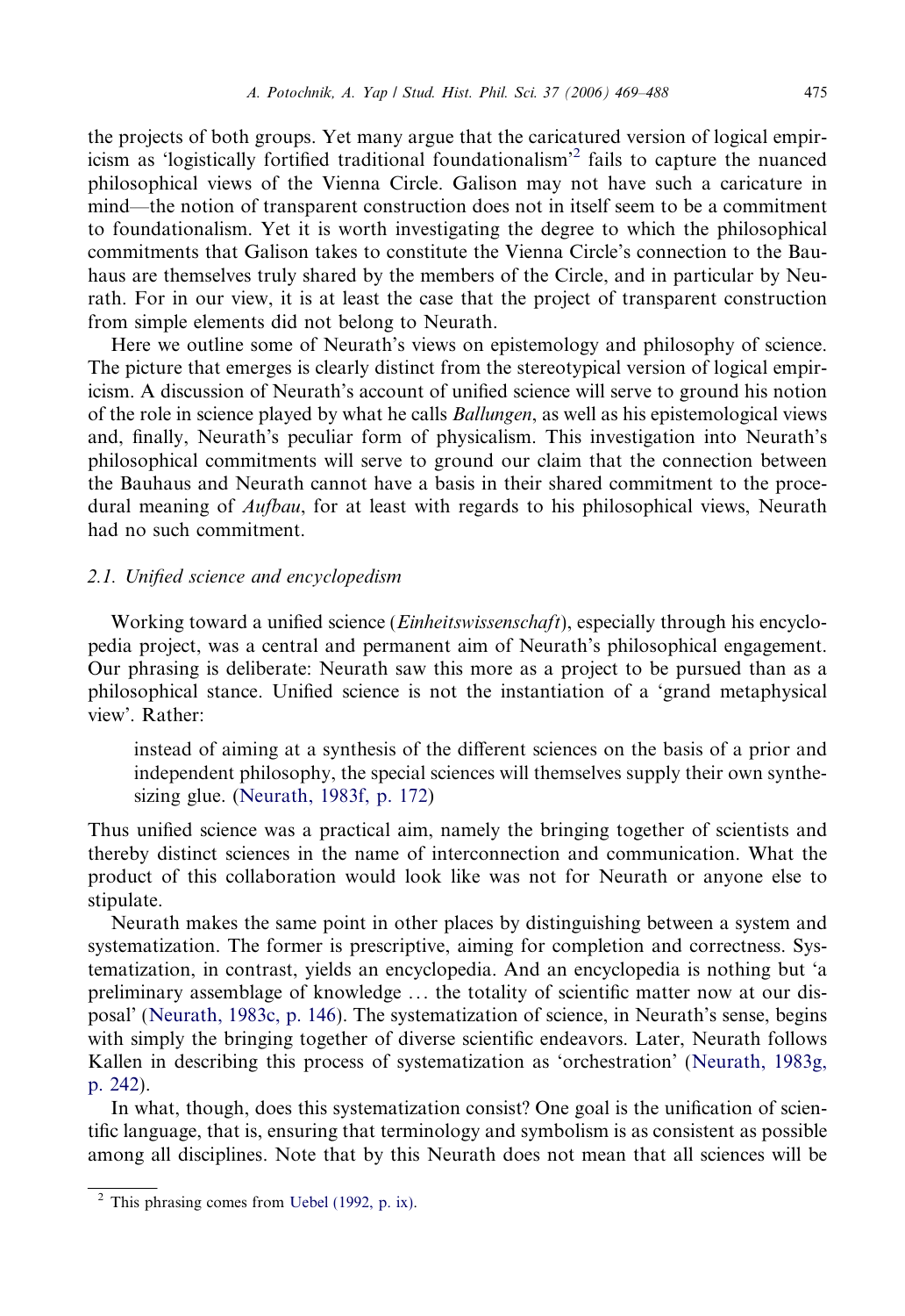formulated in terms of microphysics or anything like that. Indeed, he specifies that 'one will have to refrain ... from concealing the ambiguity of certain pronouncements and from attempting to design a unitary system' ([Neurath, 1983e, p. 140](#page-19-0)). Yet he does have in mind a basic terminology that can be used in all of the sciences; more will be said regarding this in Section [2.2](#page-8-0) below.

Second, unified science should aim for and emphasize the unity of auxiliary procedures. This includes detailing the stock of scientific instruments available and shown to be effective, including 'logical instruments' such as probability theory (ibid., pp. 141, 155). Relatedly, Neurath aims for unity in graphic representation. As he puts it, 'curves and other figures are also instruments of scientific expression' (ibid., p. 142). Neurath had in mind that the ISOTYPE picture language that he had developed would provide the standardized elements from which scientific figures could be constructed.

As far as the subject matter of the various sciences is concerned, Neurath writes that 'of greatest importance also is the linking of disciplines among themselves by the establishment of ''cross-connections''' (1983c, p. 155). Neurath provides an example of such a cross-connection by posing the question, 'to what degree can biology and physics be presented from a unified point of view?' (ibid.). Further, cross-connections are forced upon us by the application of scientific tools to particular problems. Neurath writes:

We avoid pseudo-problems of all kinds if, in the analysis of sciences, we set out from predictions, their formulation and their control. But it is precisely this starting point that is little suited for the delimitation of special disciplines. One does not arrive at individual disciplines of stars, stones, plants, animals during the deduction of certain predictions, because time and again the conjunction of statements of different origin becomes necessary. (1983d, p. 132)

Thus the working of science itself forces upon us connections among the individual parts of science. This is because predicting and accounting for phenomena in the natural and social world requires us to put to work many sciences simultaneously and in conjunction. This can be seen as the impetus for the unified vocabulary, instrumentation, representation of science, as well as the cross-connections among its parts. In short, science's applicability creates the need for its systematization.

The unity of science thesis is often characterized as the reduction of all sciences to the domain of microphysics. Yet it is obvious that Neurath's vision of unified science is far from that. According to Neurath, the sciences themselves are to dictate their interconnections, and many different systematizations are possible. The result is 'a far-reaching unity that can not be deduced logically' ([Neurath, 1983b, p. 116;](#page-19-0) emphasis in original). Thus, unified science is a systematization of the language, procedures, and representations of science in order to increase our ability to generate good predictions. Different such systematizations are possible, and we are to take our lead from scientific practice itself. Neurath says:

The unity we have before us, as a goal for the encyclopedism of logical empiricism, is based on the actual store of expressions which people have in common all over the world. Its evolution would be based on conventions which could never be definite or authoritative as far as the aspirations of conscientious logical empiricists are concerned. Pluralism is the aura of this scientific world community of the common man. The encyclopedism of logical empiricism ... with the unified science encyclope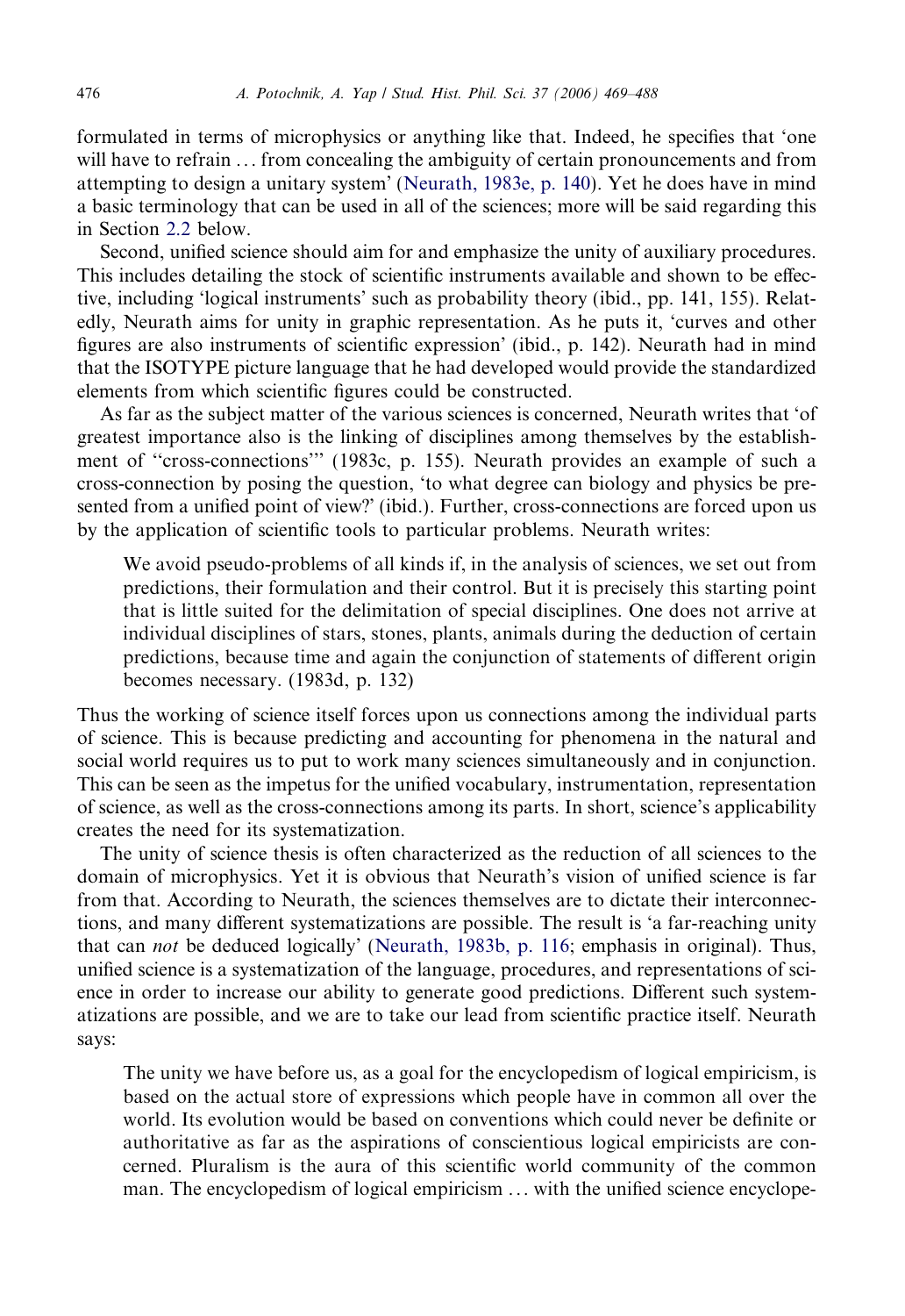<span id="page-8-0"></span>dia are the children of the tolerant approach of democratic cooperation. It competes with no philosophy, and is anti-totalitarian through and through. ([Neurath, 1983g,](#page-19-0) [p. 242\)](#page-19-0)

# 2.2. Ballungen

We said above that Neurath's notion of unified science includes the unity of the language of science. He envisions a basic terminology that is applicable throughout science. Yet, as we noted, this terminological unity will not bring the end of ambiguity; far from it. Indeed, it is just this ambiguity that ensures the stability of discourse across times and places and speakers. Such stability is necessary for scientific discourse, as well as for the wide, borderless participation in science envisioned by Neurath.

Neurath takes as an example of this stabilizing ambiguity the sentence, 'In a certain year B.C. a ship moved up the waters of the Tiber in the direction of Rome'. He points out that

The terms of this statement can be used today in about the same way as some centuries ago, although what corresponds in science to the common term 'water' has today a definition that is different from that of some centuries ago and even of a very short time ago when one did not know the difference between 'heavy' and 'light' water. The terms of science must adapt themselves much more to the new theories than a cluster. ([Neurath, 1983c, p. 149](#page-19-0))

The very ambiguity of such *Ballungen*, or conglomerations, makes possible the reinterpretation and translation that allows their stability. Thus terms from ordinary life such as 'water', 'tree', and 'cave' hold their meaning across cultures and among individuals much more successfully than theoretical terms (be they magical, theological, metaphysical, or scientific) such as 'taboo', 'nirvana', 'thing in itself', and 'heat'.<sup>3</sup>

Yet *Ballungen* have their drawbacks. For their ambiguity and lack of theoretical commitment make them ill-suited to offer firm, scientific predictions. We need theoretical terms to generate scientific progress, and the precise formulation of the concepts to which they apply is very important. Yet there will always be a base of commonsense notions grounding theoretical constructs. We cannot eliminate *Ballungen*, and it would be the death of scientific progress—and communication—if we could. Thus:

Our whole life consists in two opposite movements: in the one we tend to acquire always new concepts and to modify those that tradition has left us; but in the other we are obliged to take the traditional statements as the basis for our departure. (Ibid., p. 150)

Ambiguity and the resulting stability are thus opposed to precision and the resulting predictive power. Simple observation statements are the common currency in science and in life, while theoretical terminology yields predictions and can lead to scientific progress.

We should note in passing that it is this common vocabulary rife with ambiguity upon which, on Neurath's view, protocol statements are based. Indeed, Neurath specifies that protocol statements are 'of medium complexity and uncertainty like those familiar to us

<sup>&</sup>lt;sup>3</sup> These examples come from [Neurath \(1983c, p. 150\).](#page-19-0) See [Cartwright et al. \(1996\)](#page-18-0) on the importance of Ballungen to Neurath's philosophical views.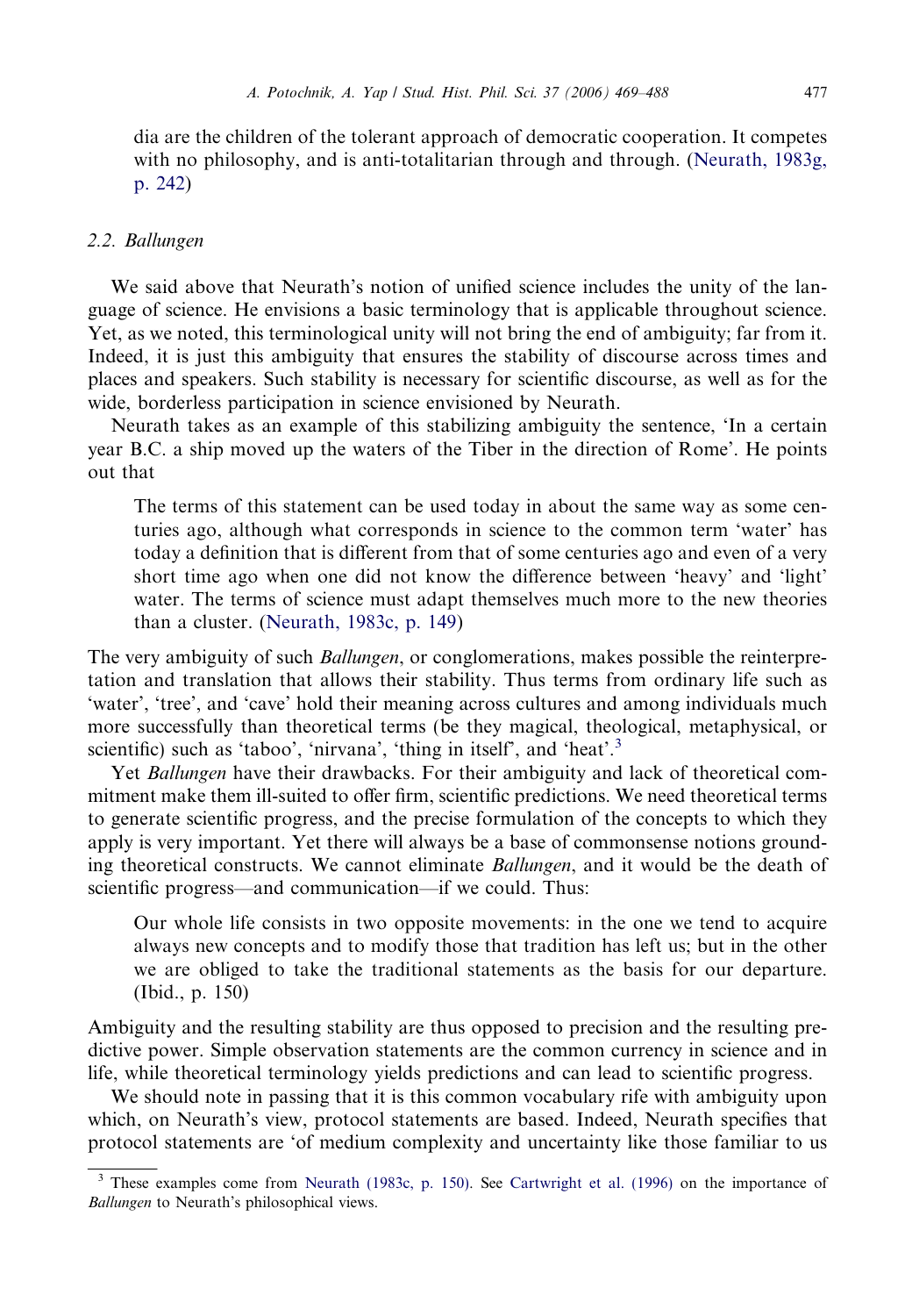<span id="page-9-0"></span>in current language' (ibid., pp. 152–153). This seems to follow from his conception of the purpose of common language and its Ballungen, for it is this language that is inter-translatable among observers, cultures, and epochs.

#### 2.3. Naturalized epistemology

The ambiguities of common language that are ineliminable from science make necessary the science of science. This 'behaviouristic study of the actions of men of science' is necessary if we are to understand the relationships linking scientific theory to everyday terminology (ibid., p. 149). Further, the science of science, along with the sociology, history, and philosophy of science and in general, as *Geisteswissenschaften*, are legitimate components of unified science. Thus there is no privileged perspective from which philosophy can work—it is in amongst all the sciences.

A consequence of this view is a form of naturalized epistemology, that is, the view that the study of in what knowledge consists, how science proceeds, etc., is an empirical investigation, indeed part of science itself. Philosophy is replaced by empirical and logical studies that are themselves part of unified science. Neurath writes of his and his colleagues' aims for unified science that

We would establish the 'cross connections' from science to science and thus create a structure that knows no 'philosophy', no 'epistemology' with special propositions whichever one of these two is applicable has found its place either in the 'logic of science' or in 'behaviouristics'. [\(Neurath, 1983b, p. 115\)](#page-19-0)

The *a priori* disciplines of philosophy and epistemology are thus replaced by a combination of logic and empirical study of the actual development of science.

This latter component cannot be done in advance, but must take account of what scientists in fact decide. We mentioned above that many different systematizations of science are possible. Which one is pursued is a matter of historical accident—it simply turns out that we pursue one path or the other. Thus we are ourselves part of the data of unified science; our responses and decisions are data determining the form of science ([Neurath,](#page-19-0) [1983c, p. 157\)](#page-19-0). And this is the replacement of *a priori* epistemology.

Thus Neurath has naturalized epistemology, replacing philosophy with unified science. Anything that is 'isolated' and thus 'scientifically useless' is merely metaphysical and, it seems, useless more broadly ([Neurath, 1983d, p. 137\)](#page-19-0). In contrast, the science of science is a worthwhile and promising endeavor. The degree to which it will succeed Neurath, in characteristic form, leaves as an open question. But the social scientist in him certainly seems optimistic.<sup>4</sup>

# 2.4. Neurath's brand of physicalism

Just as Neurath's notion of unified science is far different from the typical reductionistic picture, so too is his brand of physicalism other than one might at first think. However, after the discussion above, Neurath's version of physicalism should now seem to fall neatly

<sup>4</sup> See [Uebel \(1992, 1996\)](#page-19-0) for a more in-depth examination of Neurath's naturalized epistemology and his related position in the protocol sentence debates.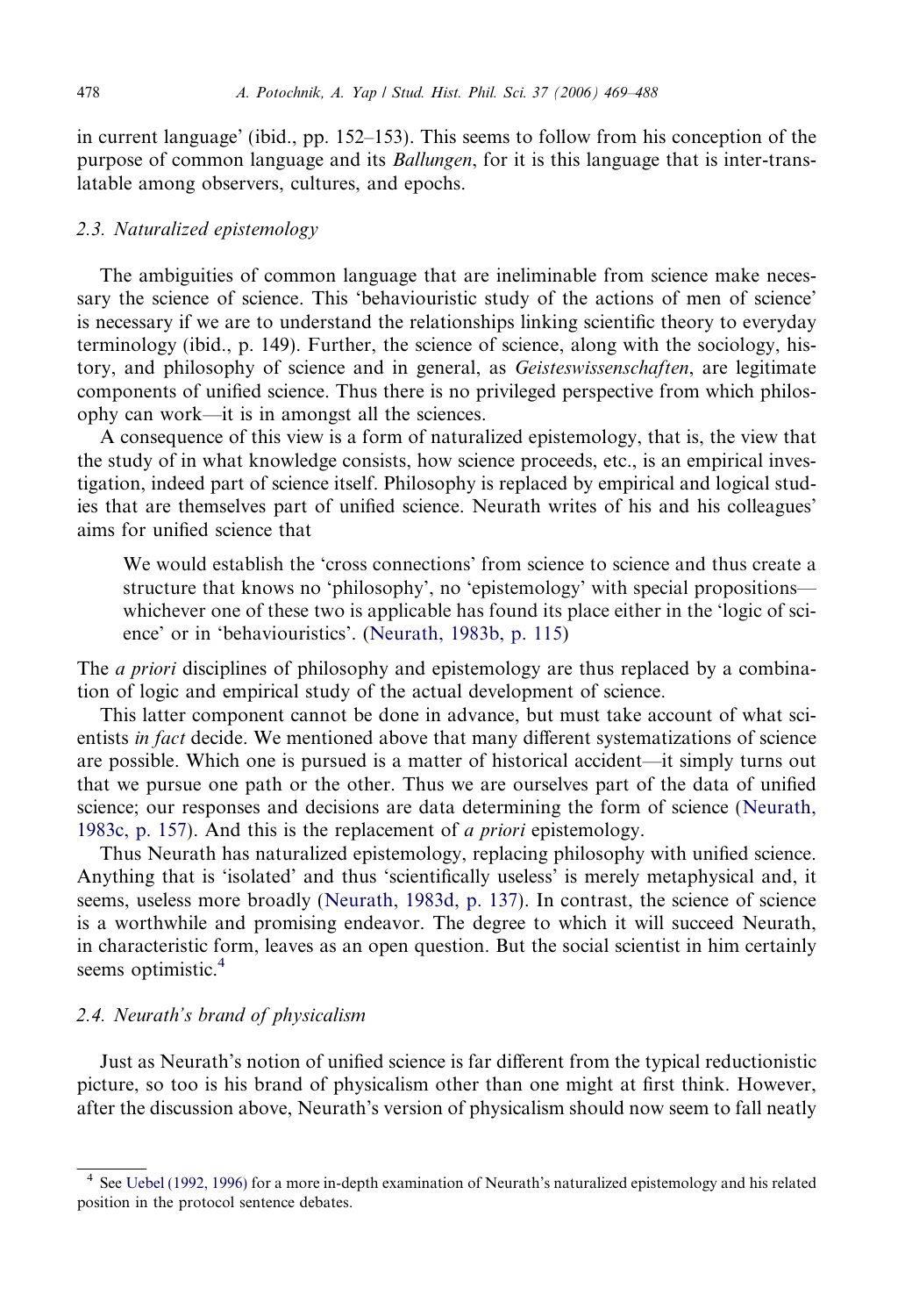into place. For in his view, physicalism amounts to the idea that the everyday language of perceptible objects can be used throughout the scientific enterprise.

We have discussed how all of science is (or should be) unified and how ordinary language is needed to ground science. This systematized language of all science—Neurath calls it a 'universal jargon'—is, as we saw above, full of imprecision and ambiguity. It is important that this universal jargon is used in a consistent manner throughout science and, further, that the theoretical language that develops is consistent with this jargon. It is here that physicalism comes in.

In various places, Neurath cashes out what he means by physicalism in slightly different ways. Yet these ways seem consistent with one another.<sup>5</sup> Early on, he writes that physicalism is the view that 'what matters is that all statements contain references to the spatio-temporal order, the order we know from physics' ([Neurath, 1983a, p. 54](#page-19-0)). Thus 'I see blue', for example, is a statement taken to indicate spatio-temporal changes outside of the person or, if hallucinatory, certain changes within the person herself. Relatedly, Neurath later claims that physicalism is the practice of using a universal jargon that corresponds to the language of physics. Here to get at what he means by this correspondence, he points out that indexical terms can be replaced by explicit references to place and time. The important aspect of physicalism thus remains that all statements relate back to the spatio-temporal ordering. And finally, in another formulation, Neurath claims that physicalism is the view that ordinary language can be used in all scientific discussions. The picture of his physicalism perhaps emerges best here. He begins by discussing again how statements like 'I see something red floating in front of me' are to be translated into statements with direct references to times, people, and places. This

[seems] to have the advantage that the 'when, where and how' attitude could be maintained from the bottom to the top. This I call the 'physicalist' approach, which has nothing to do with 'mechanism' or anything like that; it only pretends that we can use the everyday language which we use when we talk of cows and calves throughout the empiricist discussions. [\(Neurath, 1983g, p. 233](#page-19-0))

Unified science begins with a universal jargon full of *Ballungen* that is accessible to different people, at different times, and in different places. This Neurath takes to be possible because of his version of physicalism: the ability to formulate observations and so on, in terms of the spatio-temporal framework used in physics. This physicalism ensures the universality of our jargon and, thus, the possibility of a science unified across individuals, cultures, and disciplines.

#### 3. Neurath and Bauhaus: rethinking the connections

We take Section [2](#page-5-0) above to demonstrate the extent to which Neurath's philosophical views fail to line up with a program of transparent construction from simples. Indeed, on our view, the philosophical differences between Carnap and Neurath are sizable enough

<sup>5</sup> Throughout this discussion of Neurath's philosophy, the issue of how Neurath's views developed over time has been neglected. We think this is unproblematic, for the success of our thesis will not hinge upon one or another version of the general views outlined here. Important is only the fact that at no point did Neurath hold the views that one must ascribe to him in order for the procedural meaning of *Aufbau* to apply. We take this depiction of Neurath's general philosophical views to illustrate this. See note 8 below for more on this point.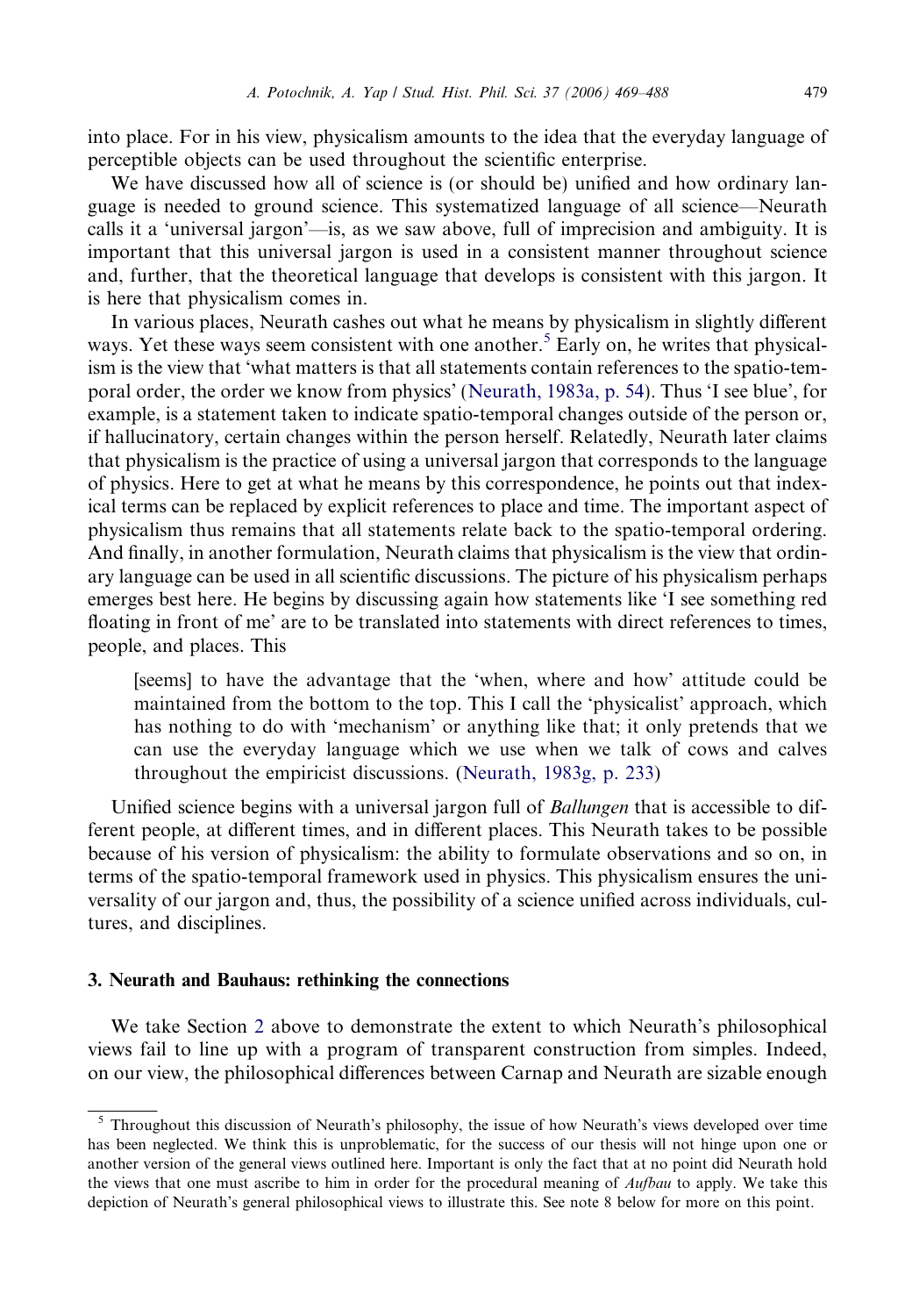<span id="page-11-0"></span>to make problematic the idea that we can center a connection between the Bauhaus and the Vienna Circle on Carnap's Aufbau. Yet, at least in 'Aufbau/Bauhaus', the idea of Aufbau as transparent construction from simple elements is a very significant part of the repository of common vocabulary that Galison takes to be shared by the Bauhaus and the Vienna Circle. In reality, though, this connection fits Carnap's early philosophical projects better than those of Neurath. Here we will argue for this claim, as well as outline some distinct connections between Neurath and the Bauhaus.

# 3.1. Carnap's Aufbau and the Bauhaus

First of all, the common themes in the Bauhaus's architectural work and Carnap's philosophical work bear emphasizing. As we discussed in Section [1](#page-1-0), Carnap and the Bauhaus were not merely unified by their leftist political tendencies. The two also subscribed to parallel methodological commitments. One of these is a commitment to a form of unity that springs from the building up of a structure from simple elements. For the Bauhaus, this commitment meant that structures and fixtures were built up out of a few simple shapes, with forms and colors limited to the typical [\(Willett, 1978, p. 119](#page-19-0)). Thus the simplest elements were combined to produce functional buildings and objects.

Carnap's commitment to this structural building up from simples is manifested in the very nature of his project in the *Aufbau*. In the Preface to the second edition, he states that

The main problem concerns the possibility of the rational reconstruction of the concepts of all fields of knowledge on the basis of concepts that refer to the immediately given. ([Carnap, 1969, p. v](#page-18-0))

If the project of the *Aufbau* succeeds, then, all science will be constructed on the basis of sense experience. So where the Bauhaus built up structures physically out of simple design elements, Carnap built up the conceptual structure of experience logically, starting from immediate perception.

This commitment to the construction of complex edifices from simple elements provides the occasion for a second parallel between Carnap's and the Bauhaus's programs. Both are committed to a form of transparency in virtue of this construction process. Architecturally, the transparency results from the formulaic combination of simple shapes and colors, as well as the commitment to structures that differ only insofar as they are to be put to different uses. Recall from above that if spaces were to be used by similar people for similar purposes, Gropius saw no reason for them to be distinct. This would be a 'wasteful and a misplaced emphasis on individuality' ([Willett, 1978, p. 121](#page-19-0)).

Through his Aufbau project, Carnap intended to show how scientific claims can be traced back to perceptual facts.<sup>6</sup> This rational reconstruction allows for its own sort of transparency, insofar as scientific claims can then be understood based upon their relationship to

 $6$  Whether or not the Carnap of the Aufbau is committed to foundationalism is a disputed matter. See, for instance [Richardson \(1998\), Friedman \(1999\).](#page-19-0) In our view, [Galison \(1990, 1996\)](#page-18-0) suggests a foundationalist interpretation of the Aufbau. However, he may not be committed to this interpretation of Carnap, and our arguments here do not depend upon such a commitment. Regardless of whether or not Carnap's transparent construction from simple elements is taken to be foundationalist in nature, what is at issue here is Galison's idea that a commitment to this philosophical transparent construction unites both Carnap and Neurath to the Bauhaus. On our view, it does not.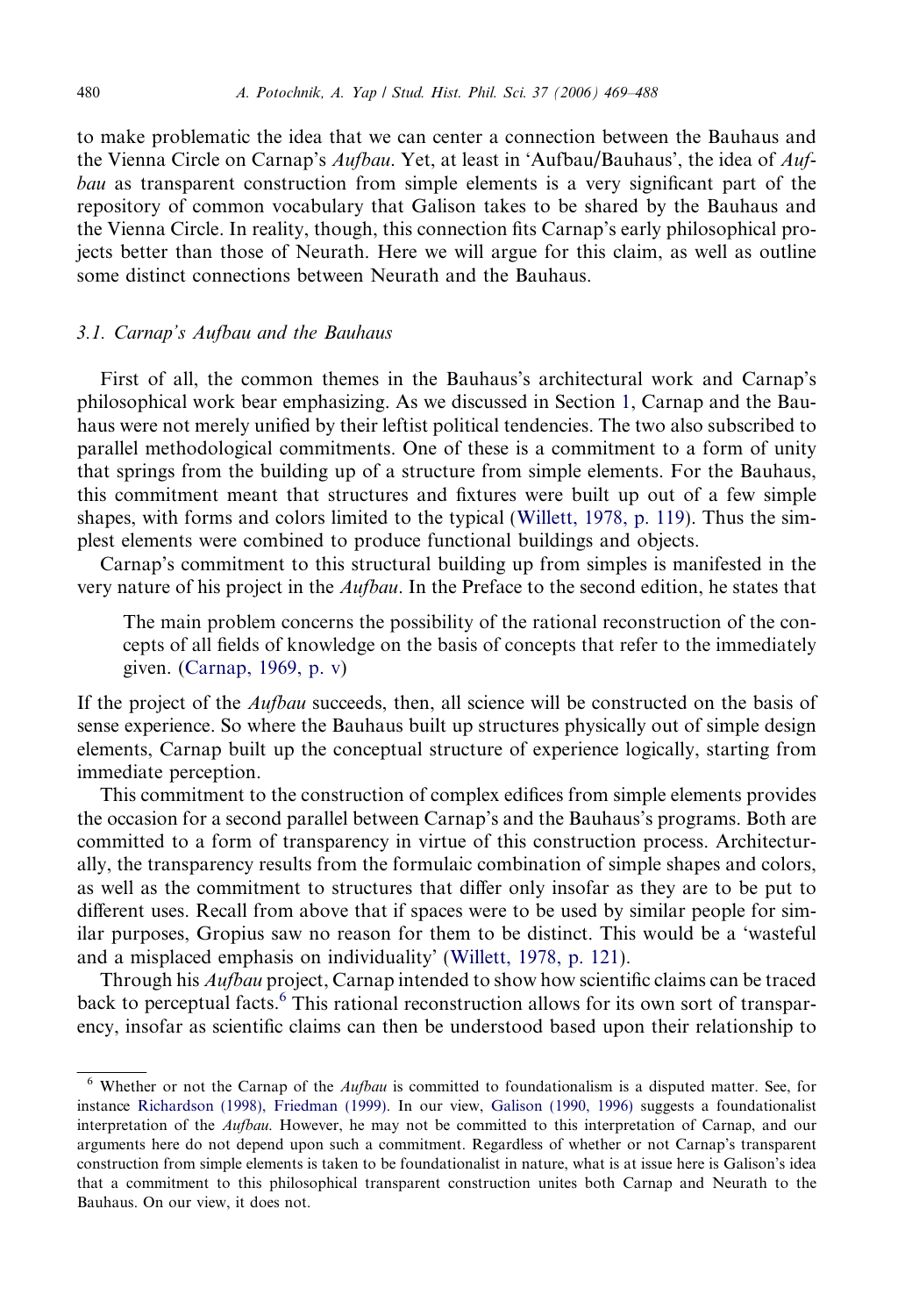<span id="page-12-0"></span>perceptual facts. In this way, Carnap attempts to make transparent all scientific statements, that is, all legitimate, non-metaphysical claims about the world. He argues that the relationship obtaining between higher and lower levels of complexity in science is that of logical complexes and their elements. When a scientific concept is shown to be merely a logical complex, it follows that 'all statements about it can be transformed into statements about its elements' ([Carnap, 1969, p. 7](#page-18-0)). Thus this logical construction of scientific concepts from a basis in the immediately given makes possible a certain perspicuity in science. For ultimately, if Carnap is right, all scientific claims derive from—and can be traced back to—simple claims about sense experience.

# 3.2. Neurath and Carnap: philosophical differences

These commonalities between the Bauhaus and Carnap's Aufbau in particular make salient some key philosophical differences between Carnap and Neurath. Neurath would not have undertaken a quest for transparent logical construction, at least in part because of his notion of Ballungen. Recall that Ballungen are not only irremovable from science, but even essential to its success. *Ballungen*—common, imprecise terms that are somewhat vague in meaning—ensure that different individuals with different backgrounds can communicate with each other; that observations remain stable with the passing of time; and in general, that science can be shared among all manner of people, cultures, and times.

The residual ambiguity that accompanies *Ballungen* makes impossible the Carnapian ideal of transparency. For Carnap, this transparency stems from the logical construction of science from immediate sense experience or other basic elements. But in Neurath's view, the common words for middle-sized objects are the basis for science, and the very thing that makes them suitable for this job is that they cannot be defined away, fully cashed out in more precise terms. Neurath writes:

The fiction of an ideal language constructed out of pure atomic sentences is no less metaphysical than the fiction of Laplace's demon. The language of science, with its ever increasing development of symbolic systems, cannot be regarded as an approximation to such an ideal language. [\(Neurath, 1959; p. 199](#page-19-0))

We are stuck with the ambiguities of common language.

The vagueness and ambiguity of Ballungen mean that there are different directions in which science can proceed, different ways for theory to accommodate empirical observations. Recall from Section [2.3](#page-9-0) that, for Neurath, the study of science is in part sociological, a matter of looking to see in what direction scientists have in fact proceeded. This is because science starts with an ambiguous language that makes crystal-clear, logical progression impossible. As Neurath said in his famous boat metaphor, 'we are like sailors who have to rebuild their ship on the open sea, without ever being able to dismantle it in dry dock'. And rather than striving for transparency, we should appreciate the importance of Ballungen, of the 'conglomerations' that solidly frame our ship.

Neurath's position on protocol sentences is, naturally, closely related to his notion of Ballungen.<sup>7</sup> He offers as an example of a protocol sentence the statement, 'Otto is observing an angry person' [\(Neurath, 1959, p. 199](#page-19-0)). An essential feature of this statement, and of protocol sentences in general, is the reference to the person who makes the observation—this is

See [Uebel \(1992\)](#page-19-0) for an in-depth discussion of this issue.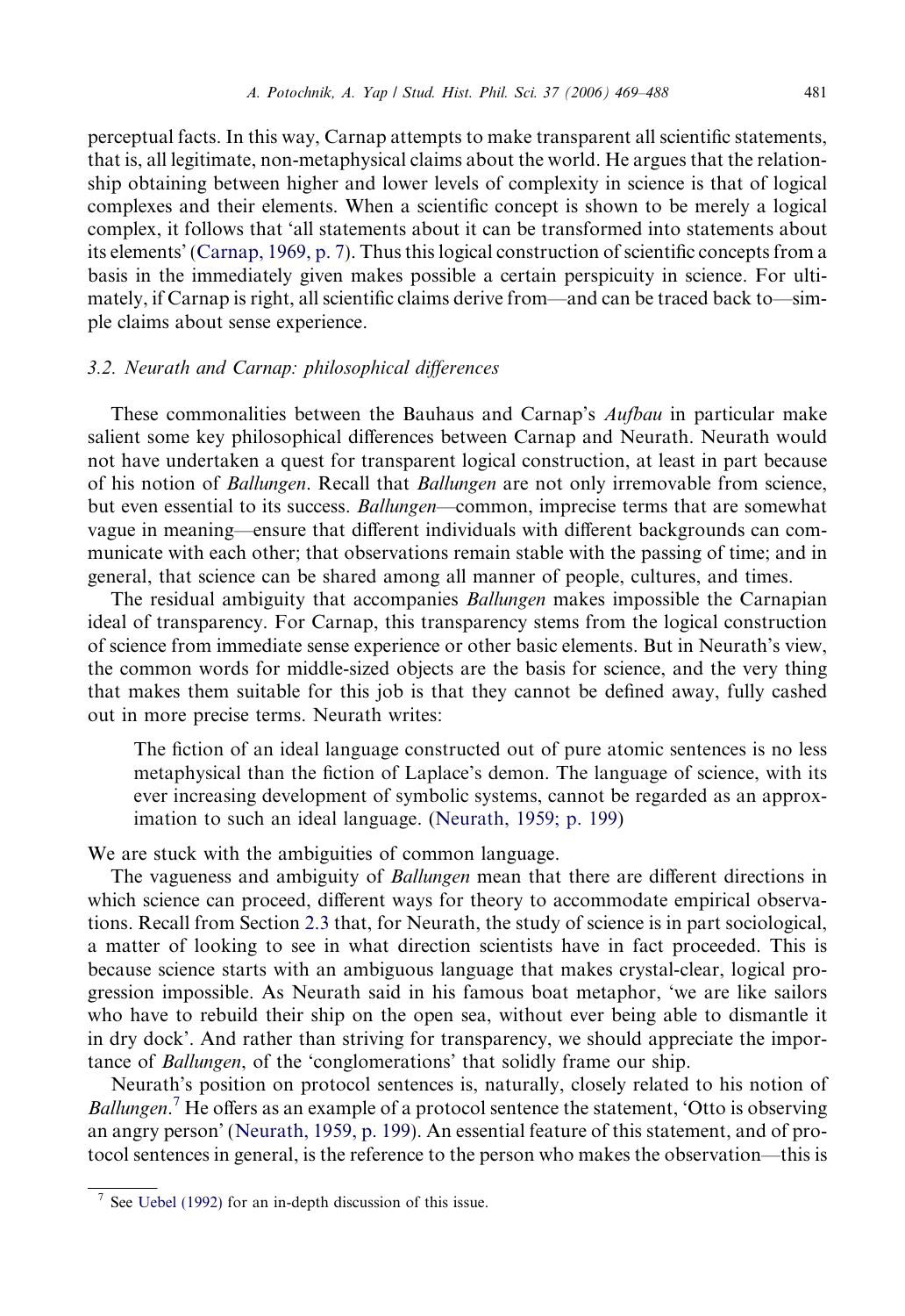in contrast to, for example, Schlick's notion of protocol sentences like 'Here blue now'. Indeed, in Neurath's view, the above sentence should be even further expanded to incorporate its time-index. The revised sentence would read something like, 'At 12:00 p.m. Otto noted that Otto is observing an angry person'. But even in this more fully specified version of the statement, the appeal to the vague concept of 'angry person' remains.

The explicit reference to time and observer in Neurath's version of protocol sentences serves to emphasize a key aspect of his philosophical position. For Neurath, science is interpersonal to its core. The immediately given is not the proper foundation for science. Instead, even protocol sentences are formulated in the third-person, with indexicals replaced with explicit reference to times, places, and people. Protocol sentences and the Ballungen comprising them are formulated in a way that ensures that people can understand one another. It is this opportunity for communication that grounds science, not the individualistic formulation of statements capturing immediate sense experience.

Another significant difference between Neurath and Carnap is in their disparate ideas of unity of science. We showed in Section [2.1](#page-6-0) how Neurath's vision of unified science was exemplified by encyclopedism and the systematization of science, instead of the construction of a single scientific system. We are to reject the notion of 'a philosophical system which is to legislate for the sciences' and 'the rationalistic anticipation of the system of the sciences' [\(Neurath, 1983f, pp. 176–177\)](#page-19-0). Instead, the progression of science itself demonstrates the ways in which it can be unified. Neurath writes that 'The whole of science is basically always under discussion' (1983b, p. 118). The unity of science is an ongoing task, not something which can be accomplished once and for all. The crucial role of *Ballungen* and the pluralism of the scientific community make a preordained, constructional system impossible even in principle. What is more, this pluralism is essential to the anti-totalitarian and fundamentally democratic character of encyclopedism.

Carnap's notion of unity of science, on the other hand, has much more to do with a system than Neurathian systematization. It is true that Carnap did not commit himself to a single basis for science. The system that he constructs in his  $\Delta u/b \alpha u$  has an 'autopsychological' basis, which takes 'elementary experiences' as basic elements. Yet Carnap explicitly considers other bases which could have served to ground the rational reconstruction of the  $\Delta u f$ bau—some are physical, others psychological ([Carnap, 1969, pp. 99–100](#page-18-0)). Carnap is not seeking the system of science. Yet in spite of this pluralism regarding the basis of reconstruction, he still seems to be advocating something akin to a 'system view' of the unity of science. In his view, 'the formation of the constructional system is the first aim of science' (ibid., p. 288). Now, Carnap means this in a logical, not a temporal sense; he is not suggesting that science must stop until the foundational project is completed. But he does believe that demonstrating the manner in which an object is constructed out of the basic elements of experience is what gives statements about that object a verifiable meaning (ibid., p. 289). Thus, even though different bases are possible for the constructional system, the (logically) first task of science is to fix one and proceed from there. For 'by placing the objects of science in one unified constructional system, the different ''sciences'' are at the same time recognized as branches of the one science and are themselves brought into a system' (ibid., p. 288).

There is no sense in the *Aufbau*, then, of the unity of science as an ongoing task. In a way, science actually begins when the system is completed. What gives science unity is unified language and the resulting ability to translate statements in any domain of science into the unified language. This language, the constructional system, and its basic elements determine what statements are scientific. They are logically prior to the rest of science.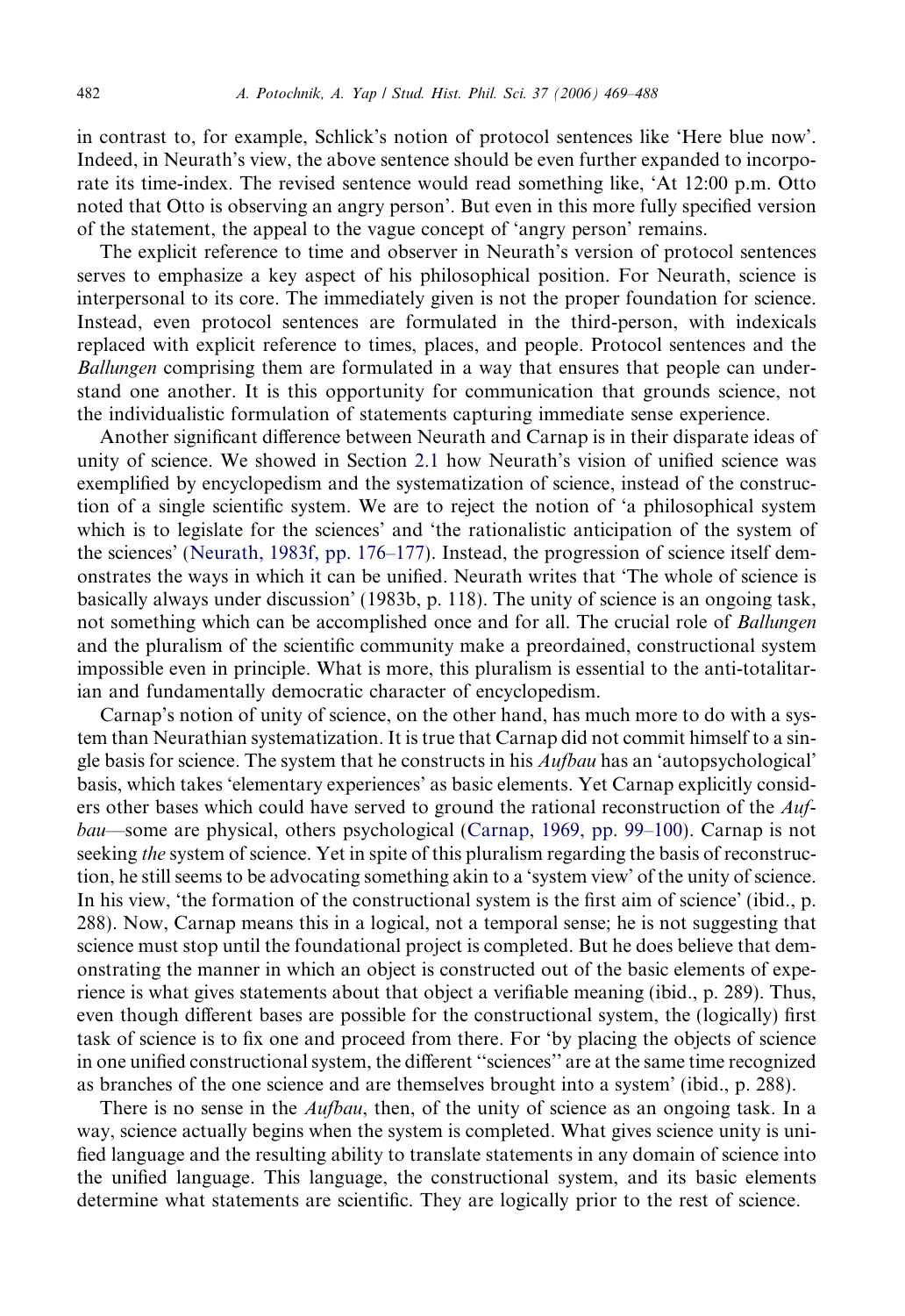Furthermore, it appears to be quite consistent with the *Aufbau* that we might *choose* a single constructional system for science, though we acknowledge that it is not the only possible one. It thus seems that diversity does not play an essential role in scientific practice for Carnap. In contrast to this, Neurath takes diversity to be an essential aspect of scientific practice:

Multiplicity and uncertainty are essential. From the data at our disposal we can, in more than one way, deduce predictions that are in harmony with science; the multiplicity of predicting cannot be excluded by any method; no degree of systematic procedure can alter this. One can, so to speak, not agree on a 'machine' that unambiguously produces 'inductions' in the wider sense. The progress of science consists, as it were, in constantly changing the machine and in advancing on the basis of new decisions. [\(Neurath, 1983b, p. 116](#page-19-0))

Neurath and Carnap both emphasize the importance of the scientific community and the role of the encyclopedia project in furthering communication within it. Yet why is pluralism in that community so important for Neurath? Carnap certainly does not oppose it, but he does not make a case, as Neurath does, for fostering it. The difference is in the emphasis of their respective projects. In the  $\lambda u/bau$ , at least, the aim is to rationally reconstruct scientific claims using sense-experience as a basis. For Neurath, however, we take science as it is, and science is a social activity. As can be seen from his views on matters ranging from *Ballungen* to naturalized epistemology, Neurath is very conscious of the nature of science as a social practice.

#### 3.3. Neurath/Bauhaus

Thus far in this section we have discussed in more detail the parallels between Carnap's philosophical views and the Bauhaus project (Section [3.1\)](#page-11-0) and some central philosophical differences between Carnap and Neurath (Section [3.2](#page-12-0)). From this it is clear that Carnap and Neurath's differences are such that the procedural meaning of Aufbau that is commonly held by Carnap and the Bauhaus is not shared by Neurath. In this final section, we will explicitly develop the differences between Neurath's philosophical commitments on the one hand and the commonalities between Carnap and the Bauhaus on the other. We will then discuss what Neurath does have in common with the Bauhaus. Some of these connections are also shared with Carnap and other members of the Vienna Circle. Others are more particular to Neurath.

We have emphasized that Neurath's conception of the role of *Ballungen* in science runs counter to the project of mechanical composition from simple components and to the transparency that is the aim of this compositionality. Yet these are the method and aim, respectively, that connect Carnap's and the Bauhaus's respective projects. Thus, whereas the Bauhaus's commitment to architecture composed of simple components put together in a mechanical way is mirrored in Carnap's notion of the unity of science as a logical reconstruction from the immediately given, this is not so for what Neurath means by the unity of science. Ballungen are ill-suited for the role of the simple elements of construction. They are not few and known, but various and vague.

It thus seems as if Neurath would not have recognized a project parallel to his for science in the mechanistic architecture of the Bauhaus—at least not in the way that Carnap could have. Neurath's project of unifying science is not an *Aufbau* in the sense of a trans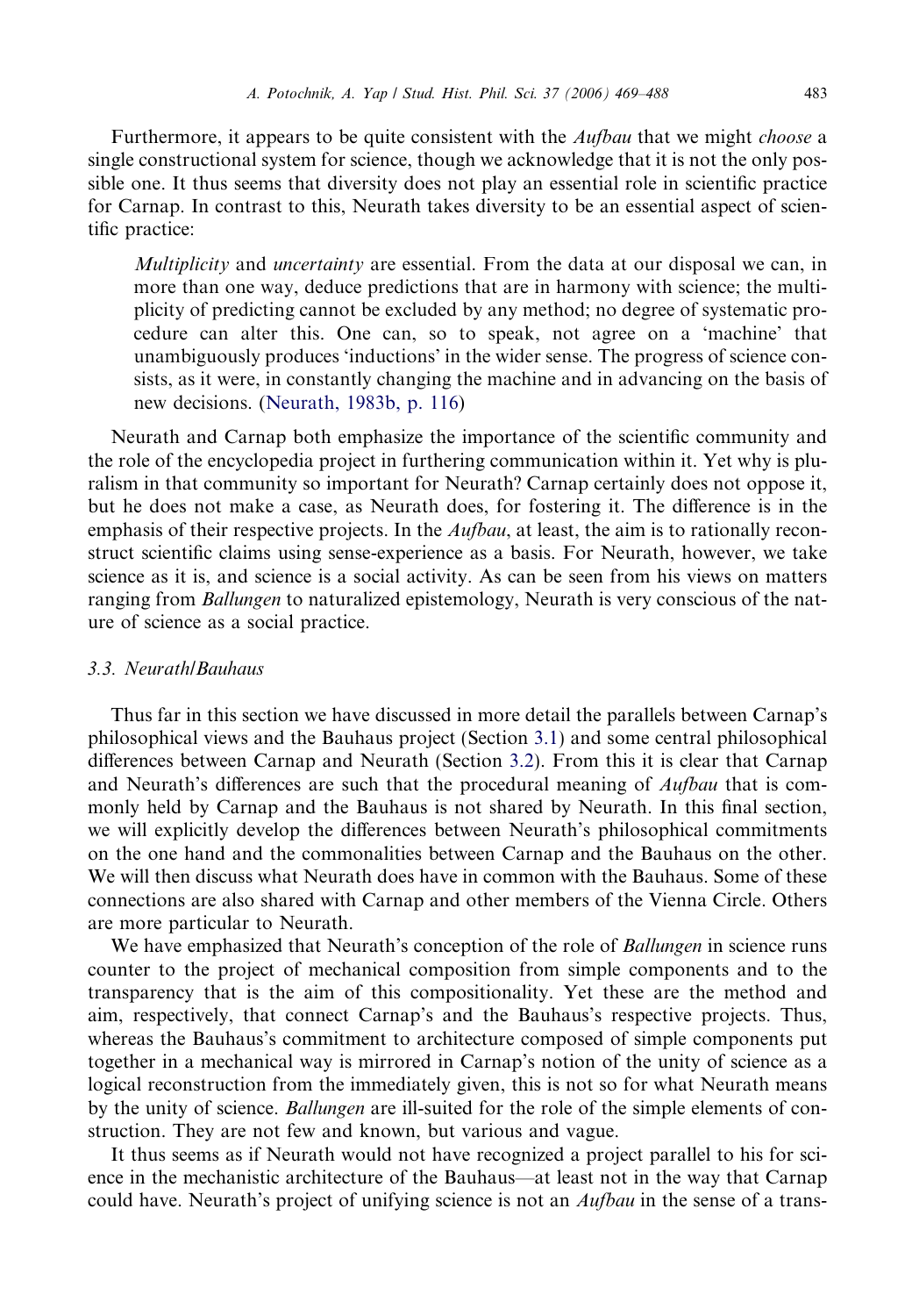parent construction from simple elements. There would not even be a starting point for such a construction, since for Neurath, we are epistemically always as if on a ship already at sea. There is no process of building more complex forms from the simple, that is, no building an edifice that comprises all of science. Unified science is not an edifice—not a system—but an ongoing project that arises organically from the directions that scientists themselves decide to take. For these reasons, rather than a process of construction, Neurath's notion of unified science is more like haphazard renovation. We start from our current epistemic position, and we are without advance plan or particular end goal.

Relatedly, the commitment to physicalism that Galison takes to unite the Vienna Circle and the Bauhaus does not line up with Neurath's notion of physicalism. In Section [1.2,](#page-2-0) we mentioned that Galison refers to Neurath's physicalism as his 'doctrine of building up from simple elements of experience' [\(Galison, 1990, p. 746](#page-18-0)), which is aligned with the procedural meaning of Aufbau. Yet we have argued that characterizing Neurath's philosophical project as a process of construction is misleading. Further, the protocol sentences that serve as the taking-off points for science are, for Neurath, not 'the given', but third-person intersubjective statements formulated in ordinary language.

For Neurath, physicalism amounts to something like the thesis that everyday language—language that refers to perceptible objects—suffices for science. Whatever follows from this thesis, it does not entail that science is built up from the simple elements of experience. Protocol sentences refer to sensible objects; that much is clear. And it is the Ballungen found in protocol sentences that ground science. But Neurath cashes these claims out in a way that undermines the very idea of a construction project that starts with immediate experience.<sup>8</sup> Thus the connection that Galison draws between the Vienna Circle and the Bauhaus that centers on the procedural meaning of Aufbau does not fit Neurath's philosophical views. Neurath's philosophical methodology simply does not mirror the Bauhaus's architectural methodology. While Neurath may have considered a construction process leading to transparency of form to be an admirable architectural goal, he certainly did not see its analog as a warranted philosophical goal.<sup>9</sup>

However, as was discussed above, the procedural meaning of Aufbau is not all that Galison has in mind. In 'Constructing modernism', he also discusses the emphasis that both the Vienna Circle and the Bauhaus place on collaboration, which has more to do with the left-technocratic meaning of  $\Delta u/\Delta u$ . This emphasis on collaboration is something

<sup>9</sup> The idea of construction from simples undoubtedly resonated with Neurath on another level. His ISOTYPE was a system of pictorially communicating information without relying upon words. This system relied upon bringing together in a single picture various representations with which viewers were previously familiar. Thus, this might be considered to be an instance of construction from simples. Thanks to an anonymous referee for this point.

<sup>8</sup> Galison points out that cultural meanings such as those that he takes to connect the Vienna Circle and the Bauhaus are artifacts of a particular historical period. So it may be argued that it is unfair to cite Neurath's later work as evidence against his engagement with the procedural meaning of Aufbau. Yet in our view, these later writings only help to clarify a persisting feature of Neurath's general viewpoint. Neurath was not a proponent of physicalism as transparent construction from simples in 1928, when Carnap's Aufbau was written, any more than he was a decade later. This can be seen from his review of Carnap's Aufbau ([Neurath, 1981](#page-19-0)), despite the fact that in this work he emphasizes the points of agreement between him and Carnap. In the review, Neurath remarks that Carnap deals principally with physics and natural sciences. He suggests that the picture would be more complicated if Carnap had also considered the social sciences. In particular, Carnap would have had to address the question of how knowledge can be furthered when science must use both clean (saubere) and unclean (unsaubere) ways of thinking, a situation which Neurath remarks might be necessary. Such unsaubere Denkweisen seem quite similar to his Ballungen.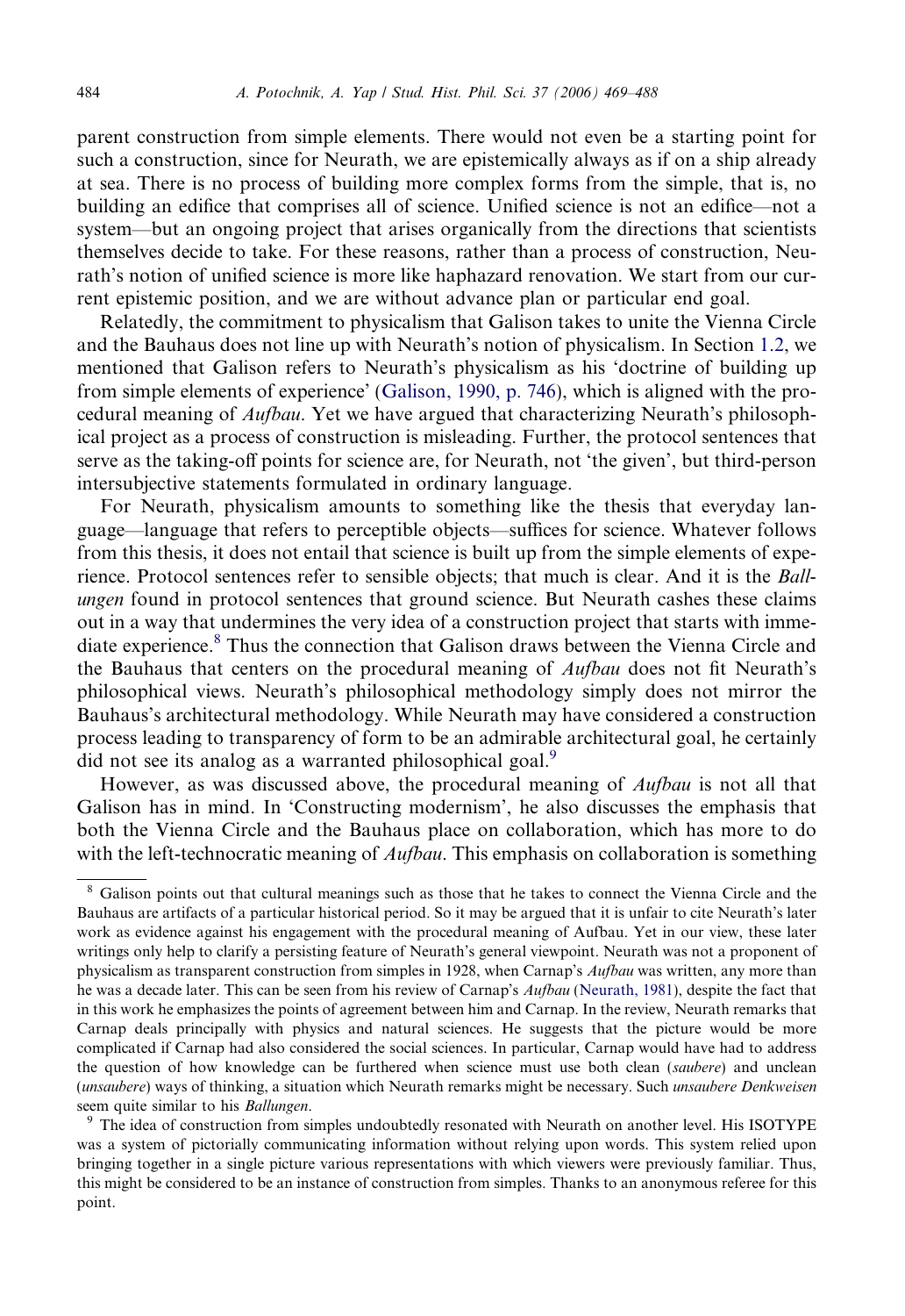which is clear in Neurath's philosophical writing, and it is also one of Carnap's methodological values. Though the notion of collaboration is not as central to the Aufbau as the nature of the constructional system, Neurath does point out in his review of the book that Carnap emphasizes the collectivistic nature of scientific research ([Neurath, 1981, p. 297\)](#page-19-0).

The importance of collaboration to Neurath's own encyclopedia project, as well as to the methods of the Bauhaus, can hardly be overstated. Indeed, collaboration was one of the most important features of the encyclopedia. This can be seen from its very title, *Inter*national encyclopedia of unified science. It was to engage scientists from a variety of disciplines and a variety of countries, so that the encyclopedia could become a vast survey of the state of science. Neurath intended it to be 'the symbol of a developed scientific cooperation, of the unity of the sciences, and of the fraternity between the new encyclopedists' ([Neurath, 1983c, p. 158](#page-19-0)).

For the Dessau Bauhaus, architecture was also a matter of cooperation. Gropius writes, 'The art of building is contingent on the coordinated team-work of a band of active collaborators whose orchestral cooperation symbolizes the cooperative organism we call society' ([Gropius, 1965, p. 57\)](#page-19-0). So even though Neurath's scientific unity and the Bauhaus's architectural methods differ, they are united insofar as both crucially depend upon the coordination and cooperation of individuals.

Furthermore, even though Neurath does not think that unified science is to be brought about through an Aufbau-style constructional system, his own methods have somewhat similar aims. Galison points out that 'in both Bauhaus and Aufbau, construction from the intelligible simples eliminated the metaphysics of the unnecessary, the merely decorative' ([Galison, 1990, p. 738](#page-18-0)). Neurath and Carnap are united in advocating the elimination of that which is merely decorative or metaphysical, and it is their physicalism that assures this elimination.<sup>10</sup> This is closely linked to the Bauhaus's elimination of the purely decorative.

Perhaps related to their opposition to metaphysical ideas such as a 'national essence', the Bauhaus and the Left Vienna Circle shared similar political inclinations. In Meyer, we see not only statements about the importance of cooperation, $^{11}$  but also views about the international character of his approach to building: 'The constructivist form knows no fatherland; it is stateless and the expression of an internationalized way of thought. Internationalism is one of the virtues of our age' ([Meyer, 1994, p. 448\)](#page-19-0). The encyclopedia project of the Vienna Circle was explicitly international; its emphasis on collaboration clearly advocated communication between scientists of all nationalities and was aimed to eliminate nationalistic bias from science.

Another shared aspect of these groups' leftist politics was the importance that each placed on a close relationship between science and modern life. After all, 'Science and life' was the title of Carnap's initial lecture at the Bauhaus, in which he spoke of the roles of both science and visual art in modern life. Neurath also supported the technologically driven aspect of the Bauhaus, as well as its use of new synthetic materials in the construction of their products ([Neurath, 1929; Galison 1990\)](#page-19-0). This tying together of modern technology

<sup>&</sup>lt;sup>10</sup> Neurath was probably the member of the Vienna Circle most vigilant in his guard against metaphysics. Metaphysical claims were, for the logical empiricists, meaningless. They served merely to obfuscate matters. In this sense, then, Neurath was committed to furthering the transparency of language as much as possible. However, the pursuit of this sort of transparency is wholly distinct from the notion of construction from simples and, thus, does not align with Galison's explication of the notion. Thanks to an anonymous referee for pointing out how Neurath's elimination of the metaphysical is a commitment to a particular form of transparency.

<sup>&</sup>lt;sup>11</sup> For instance, 'Cooperation rules all the world. Community rules over individual being' ([Meyer, 1994, p. 447](#page-19-0)).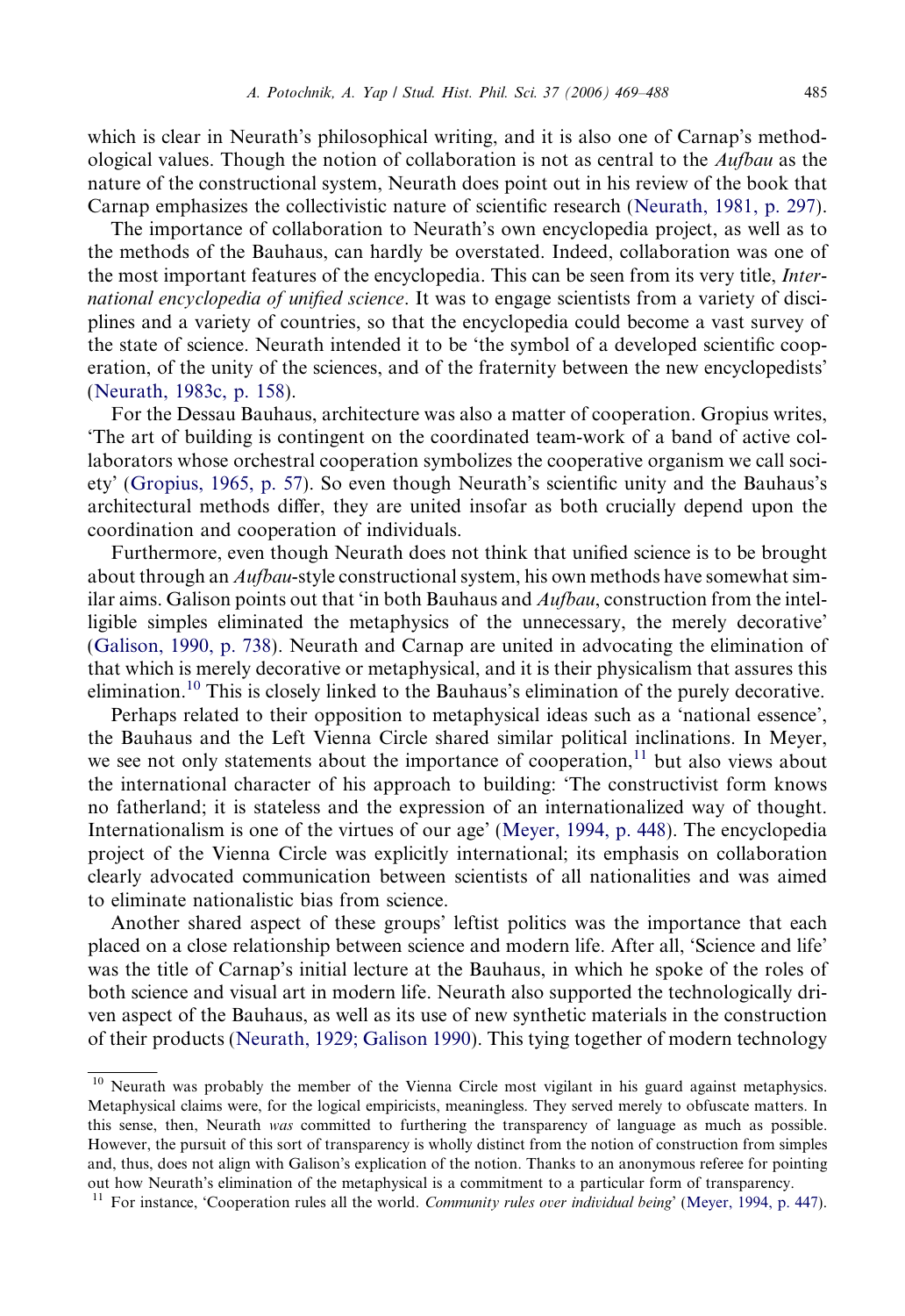and modern life was a direction in which the Bauhaus was moving, as were many other architects of the time. In Galison's words:

Indeed, the claims for a reformation of life based on modern principles of science became a common slogan of the left-leaning architects of post-World War I Germany—and an irritant to those on the right, who were determined to preserve a  $v\ddot{o}lk$ isch life form, imbued with history, nationalism, and racial identity. (1990, p. 717)

These two parallels—the role of collaboration and leftist political commitments—are rather general, shared by many progressive thinkers between the wars. Hence the prominence of the left-technocratic meaning of *Aufbau*. But the ideological connections between Neurath and the Bauhaus are more extensive. To begin with, Neurath was acutely conscious of science as a social practice; a belief shared by Carnap but not as central to his philosophical views. Neurath makes clear that the elimination of metaphysics is not simply an end in itself, but is for the sake of science. On his view, metaphysical idealism can lead to undesirable consequences in science, as well as other social practices. Neurath writes that metaphysical idealism has allowed for the justification of oppressive social practices, and even the acceptance of totalitarianism. He argues that the Nazis found arguments for persecution in Plato's Republic and that Fichte's idealism caused him to ask for the expulsion of the Jews ([Neurath, 1983g, p. 238\)](#page-19-0). These reprehensible social practices result from the adoption of some artificial authority. The moral that Neurath draws is that no absolute authority should be accepted in science or similar institutions.

In our view, then, the most significant intellectual connection between Neurath and the Bauhaus is not in their methods but in their overarching aims. Neurath's views about scientific practice are incompatible with a view of science as a Carnap-style *Aufbau*. Yet these methodological differences are perhaps less important than the shared aims of Neurath's and the Bauhaus's respective projects. In fact, with respect to their broad aims, Neurath and the Bauhaus architects were engaging in two versions of the same project: each sought to organize and improve life through science and technology. To place too great an emphasis on the comparison of their methods would be a mistake. For both Neurath and the Bauhaus, these methods were clearly subordinate to their overarching social aims.

Neurath's unified science is motivated at least in part by its instrumental value. In practical tasks which involve the sciences, such as architecture or city planning, many different sciences are involved. The effective application of science thus requires the coordination of its parts. Unified language and scientific cross-connections are important insofar as they are needed for the use of science in the pursuit of practical ends and social goods. Further, his empiricist philosophy is not designed to take the place of a metaphysical higher authority. Indeed, pluralism in science is meant to ensure that science will remain non-totalitarian. If science itself were to replace the totalitarian metaphysical authorities, something would certainly be wrong. For without collaboration and democratic cooperation, science would be ill-suited to benefit society.

Similarly, to focus only on the Bauhaus's use of technology and non-decorative style would neglect the goal that this technology was designed to serve. The Bauhaus developed its doctrine of freeing architecture from excessive ornament because of its influence on human life:

rationalization, which many people imagine to be [the New Architecture's] cardinal principle, is really only its purifying agency. The liberation of architecture from a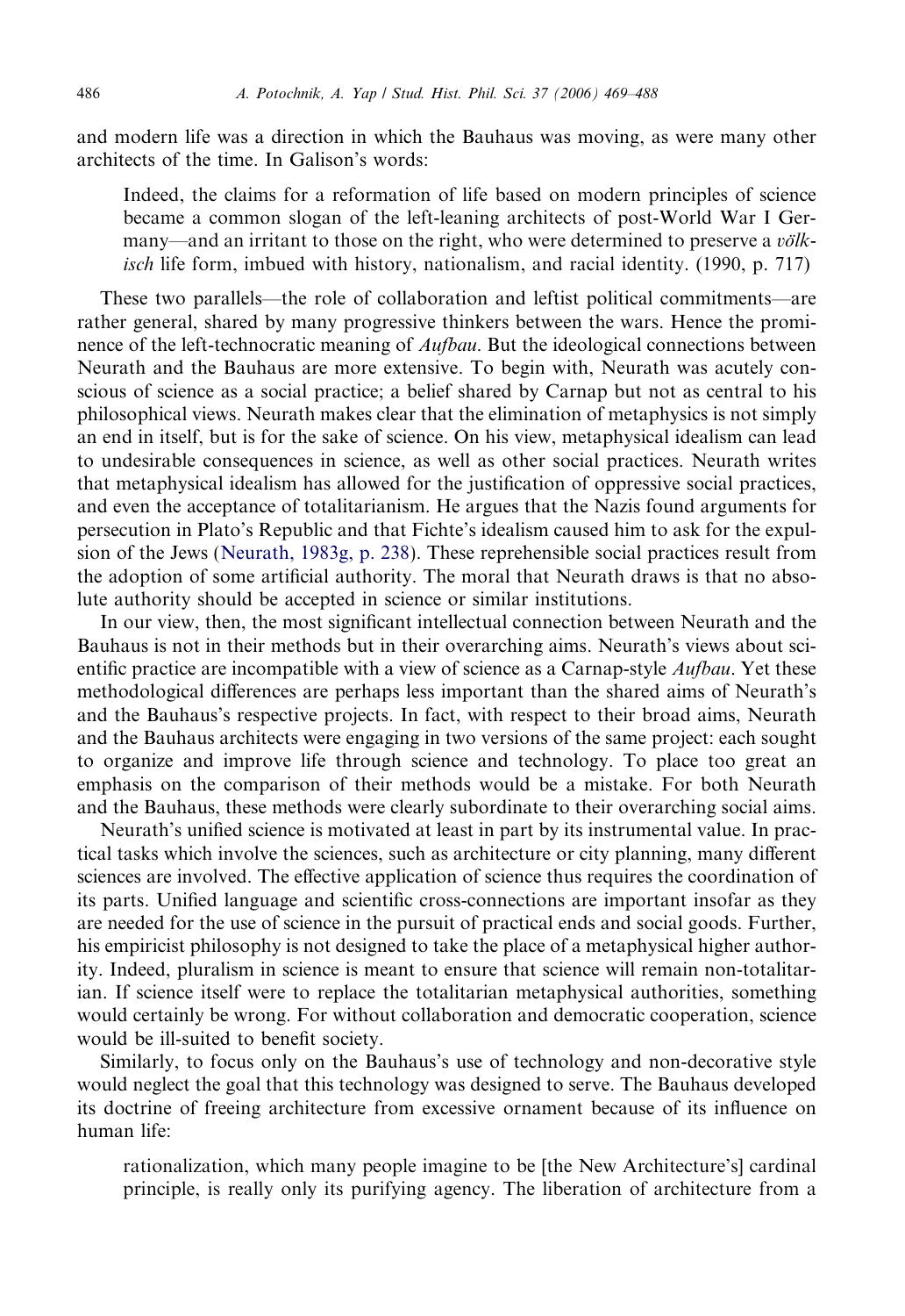<span id="page-18-0"></span>welter of ornament, the emphasis on its structural functions, and the concentration on concise and economical solutions, represent the purely material side of that formalizing process on which the practical value of the New Architecture depends. The other, the aesthetic satisfaction of the human soul, is just as important as the material. ([Gropius, 1965, pp. 23–24\)](#page-19-0)

Not only is the elimination of the decorative and the metaphysical instrumental, but it seems as though science and technology are as well. The use of technology is not in itself an end for the Bauhaus, just as the betterment of science is not wholly an end by itself for Neurath. Gropius is quite explicit about this. He writes that mechanization and other industrial tools are extremely useful for building but should not be taken to be things which ought to be pursued independently of the ways in which they can improve life. For:

were mechanization an end in itself it would be an unmitigated calamity, robbing life of half its fullness and variety by stunting men and women into sub-human, robotlike automatons ... But in the last resort mechanization can have only one object: to abolish the individual's physical toil of providing himself with the necessities of existence in order that hand and brain may be set free for some higher order of activity. (Ibid., p. 33)

For the Bauhaus, as for Neurath, method was always subordinate to the ultimate aim of improving life through science and technology.

#### Acknowledgements

This paper has benefited from the helpful comments of Michael Friedman, Hannes Leitgeb, Sarah Richardson, and two anonymous referees for *Studies in History and Philos*ophy of Science. We presented this material to the Logical Methods in the Humanities group at Stanford University, and we are grateful to the audience for helpful comments and questions.

#### **References**

- Carnap, R. (1963). Intellectual autobiography. In P. A. Schilpp (Ed.), The philosophy of Rudolf Carnap (pp. 3–84). The Library of Living Philosophers, 11. La Salle: Open Court.
- Carnap, R. (1969). The logical structure of the world: Pseudoproblems in philosophy (R. A. George, Trans.). Berkeley: University of California Press. (First published 1928)
- Cartwright, N., Cat, J., Fleck, L., and Uebel, T. E. (1996). Otto Neurath: Philosophy between science and politics. Ideas in Context, 38. Cambridge: Cambridge University Press.
- Dahms, H. J. (2004). Neue Sachlichkeit in the architecture and philosophy of the 1920s. In S. Awodey, & C. Klein (Eds.). Carnap brought home: The view from Jena (pp. 357–375). La Salle: Open Court.
- Friedman, M. (1996). Overcoming metaphysics: Carnap and Heidegger. In R. N. Giere, & A. W. Richardson (Eds.), Origins of logical empiricism (pp. 45–79). Minnesota Studies in the Philosophy of Science, XVI. Minneapolis: University of Minnesota Press.
- Friedman, M. (1999). Reconsidering logical positivism. Cambridge: Cambridge University Press.
- Galison, P. (1990). Aufbau/Bauhaus. Critical Inquiry, 16, 709–752.
- Galison, P. (1996). Constructing modernism: The cultural location of Aufbau. In R. N. Giere, & A. W. Richardson (Eds.), Origins of logical empiricism (pp. 17–44). Minnesota Studies in the Philosophy of Science, XVI. Minneapolis: University of Minnesota Press.

Geier, M. (1998). Der Wiener Kreis. Reinbek bei Hamburg: Rowohlt Taschenbuch Verlag.